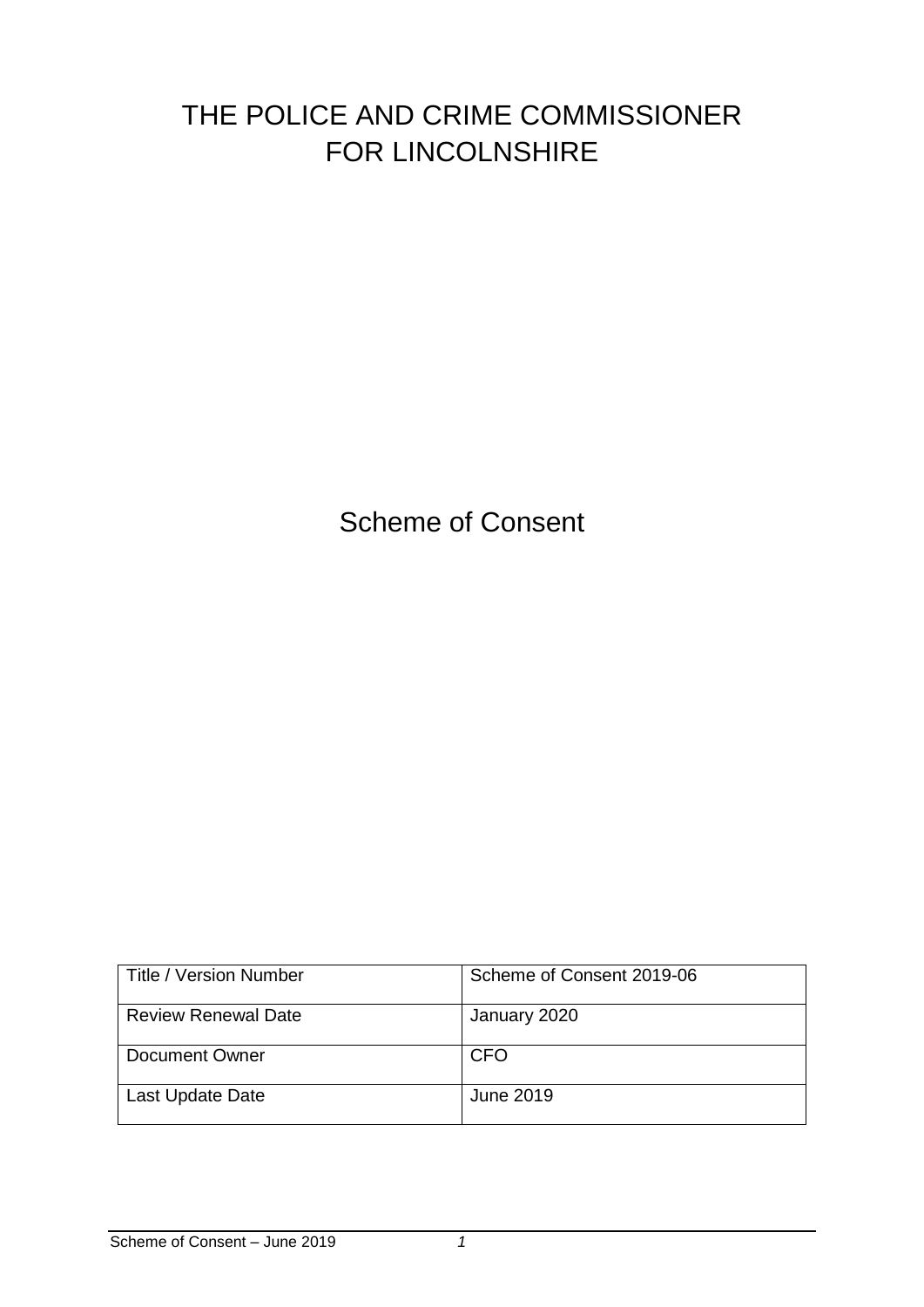## **LIST OF CONTENTS**

|  |                 | DEVELOPMENT AND REVIEW OF THE POLICY FRAMEWORK 14                                                                                               |  |
|--|-----------------|-------------------------------------------------------------------------------------------------------------------------------------------------|--|
|  | PF <sub>1</sub> |                                                                                                                                                 |  |
|  | PF <sub>2</sub> |                                                                                                                                                 |  |
|  | PF <sub>3</sub> |                                                                                                                                                 |  |
|  | PF4             | OTHER PLANS AND STRATEGIES COMPRISING THE POLICY FRAMEWORK 15                                                                                   |  |
|  | PF <sub>5</sub> |                                                                                                                                                 |  |
|  |                 | . 17<br>MANAGEMENT OF HUMAN RESOURCES AND DESIGNATED FUNCTIONS (INCL                                                                            |  |
|  |                 |                                                                                                                                                 |  |
|  | HR <sub>1</sub> |                                                                                                                                                 |  |
|  |                 |                                                                                                                                                 |  |
|  | HR <sub>2</sub> |                                                                                                                                                 |  |
|  | HR <sub>3</sub> |                                                                                                                                                 |  |
|  |                 |                                                                                                                                                 |  |
|  | HR4             |                                                                                                                                                 |  |
|  | HR <sub>5</sub> |                                                                                                                                                 |  |
|  | HR <sub>6</sub> |                                                                                                                                                 |  |
|  |                 |                                                                                                                                                 |  |
|  | HR <sub>7</sub> |                                                                                                                                                 |  |
|  | HR <sub>8</sub> | POWERS OF THE CHIEF CONSTABLE IN RELATION TO POLICE OFFICERS AND<br>CIVILIAN STAFF IN HIS/HER EMPLOY AND UNDER HIS/HER DIRECTION AND CONTROL 20 |  |
|  | HR <sub>9</sub> |                                                                                                                                                 |  |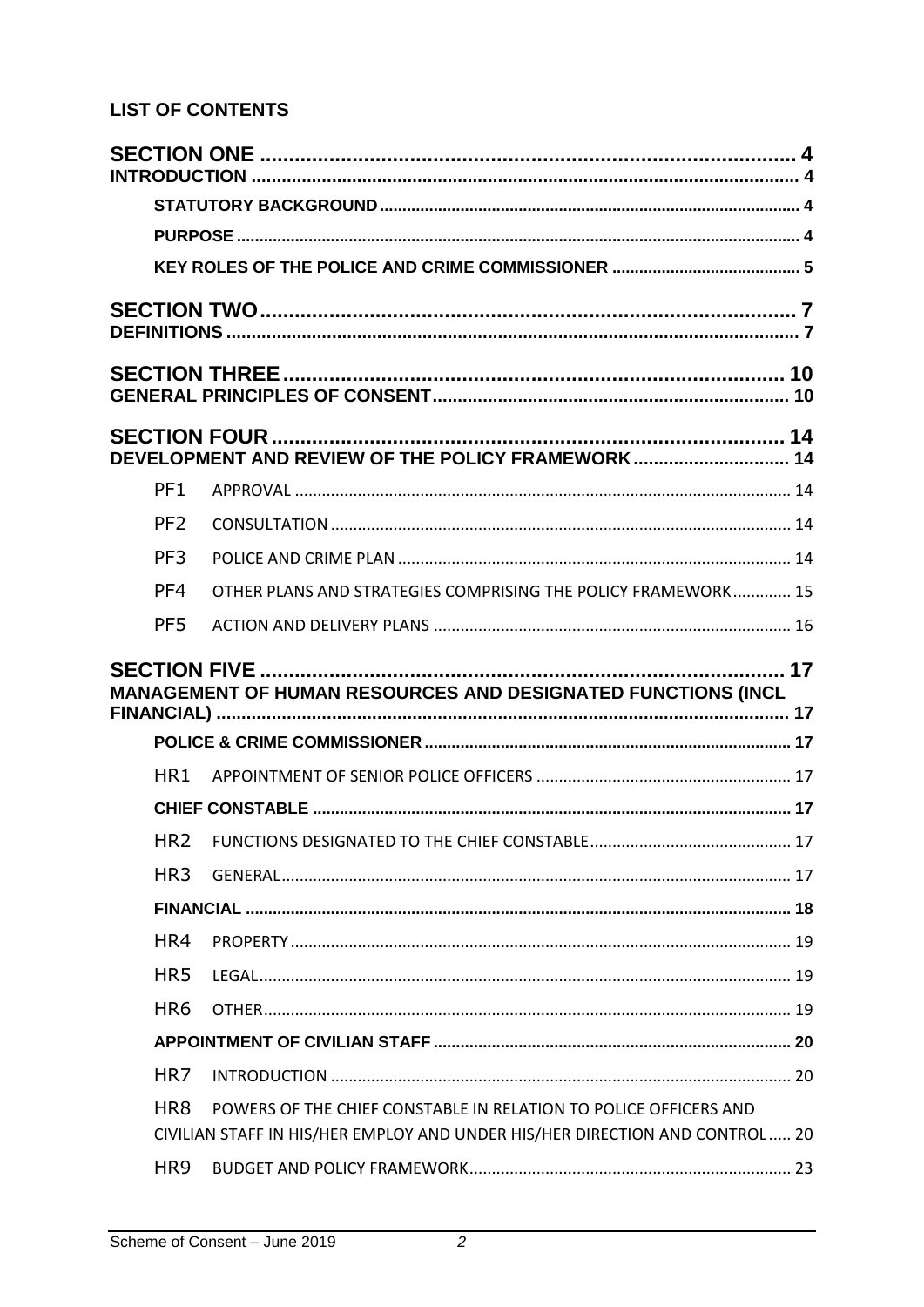|                 | 24 |
|-----------------|----|
|                 |    |
| AM <sub>1</sub> |    |
| AM2             |    |
| AM3             |    |
|                 |    |
|                 |    |
|                 |    |
|                 |    |
|                 |    |
|                 |    |
|                 |    |
|                 |    |
| PO <sub>1</sub> |    |
| PO <sub>2</sub> |    |
| PO <sub>3</sub> |    |
|                 |    |
|                 |    |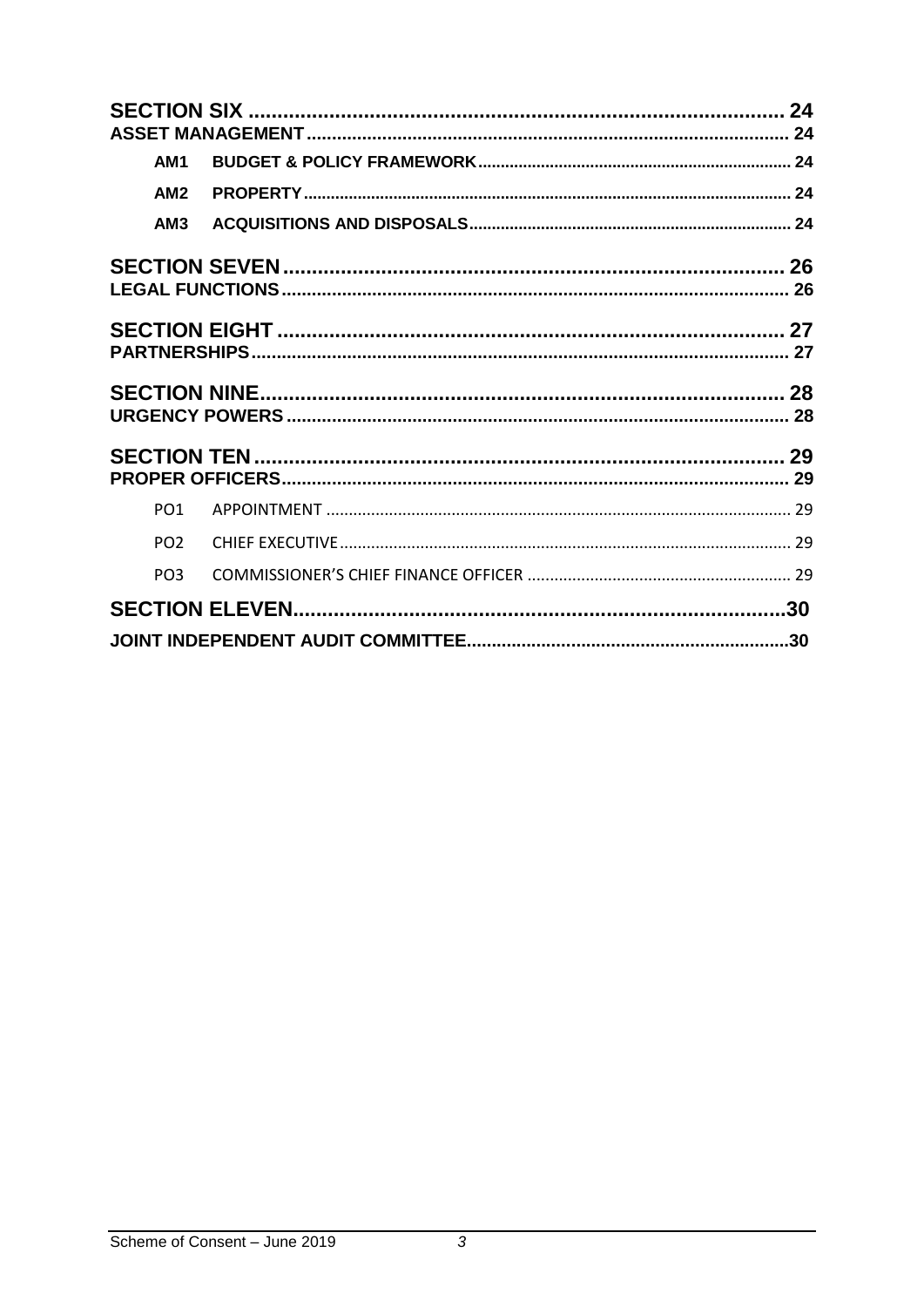## <span id="page-3-1"></span><span id="page-3-0"></span>**SECTION ONE INTRODUCTION**

#### <span id="page-3-2"></span>**STATUTORY BACKGROUND**

- 1.1. The Police Reform and Social Responsibility Act 2011 ("the Act") makes provision about the administration and governance of police forces. The Act charges the Police and Crime Commissioner (PCC) for Lincolnshire with securing the maintenance, efficiency and effectiveness of Lincolnshire Police.
- 1.2. The Policing Protocol Order 2011 sets out how the functions of PCCs, Chief Constables and Police and Crime Panels shall exercise their functions in relation to each other.
- 1.3. The Financial Management Code of Practice (FMCP), issued under section 17 of the Act, provides clarity around the financial governance arrangements within the police in England and Wales, and reflects the fact that the police has a key statutory duty to secure value for money in the use of public funds. The FMCP is one element of a comprehensive framework for financial governance within the police which includes primary legislation, secondary legislation (including the Policing Protocol) and guidance.
- 1.4. Each Police and Crime Commissioner and their respective Chief Constable is established in law as a corporation sole by the Act. As such, both are enabled by law to employ staff and hold funds in their official capacity. Chief Constables are charged with the impartial direction and control of all constables and staff within the Force and within the Chief Constable's employ. Those staff employed by the PCC are accountable to the directly elected holder of that office.
- 1.5. The relationship between the PCC and Chief Constable is defined by the PCC's democratic mandate to hold the Chief Constable to account, and by the law itself.

#### <span id="page-3-3"></span>**PURPOSE**

- 1.6. This Scheme of Consent details the key roles of the Police and Crime Commissioner and, *inter alia*, those functions/powers which he/she consents to the Chief Constable, and if appointed, a Deputy Police and Crime Commissioner exercising. The Commissioner may limit these powers and/or remove consent at any time.
- 1.7. A number of powers given to the Chief Constable within this scheme are consented. Instances where the Chief Constable is authorised to act as the agent of the Commissioner are also included. For completeness, a number of functions and/or duties placed upon the Commissioner and Chief Constable by Law are also included where relevant. However, this Scheme does not provide an exhaustive list of all legislative requirements (see also 1.10 below).
- 1.8. This scheme, together with the other elements of the Integrated Scheme of Governance, provides a framework which makes sure business is carried out efficiently, ensuring that decisions are not unnecessarily delayed.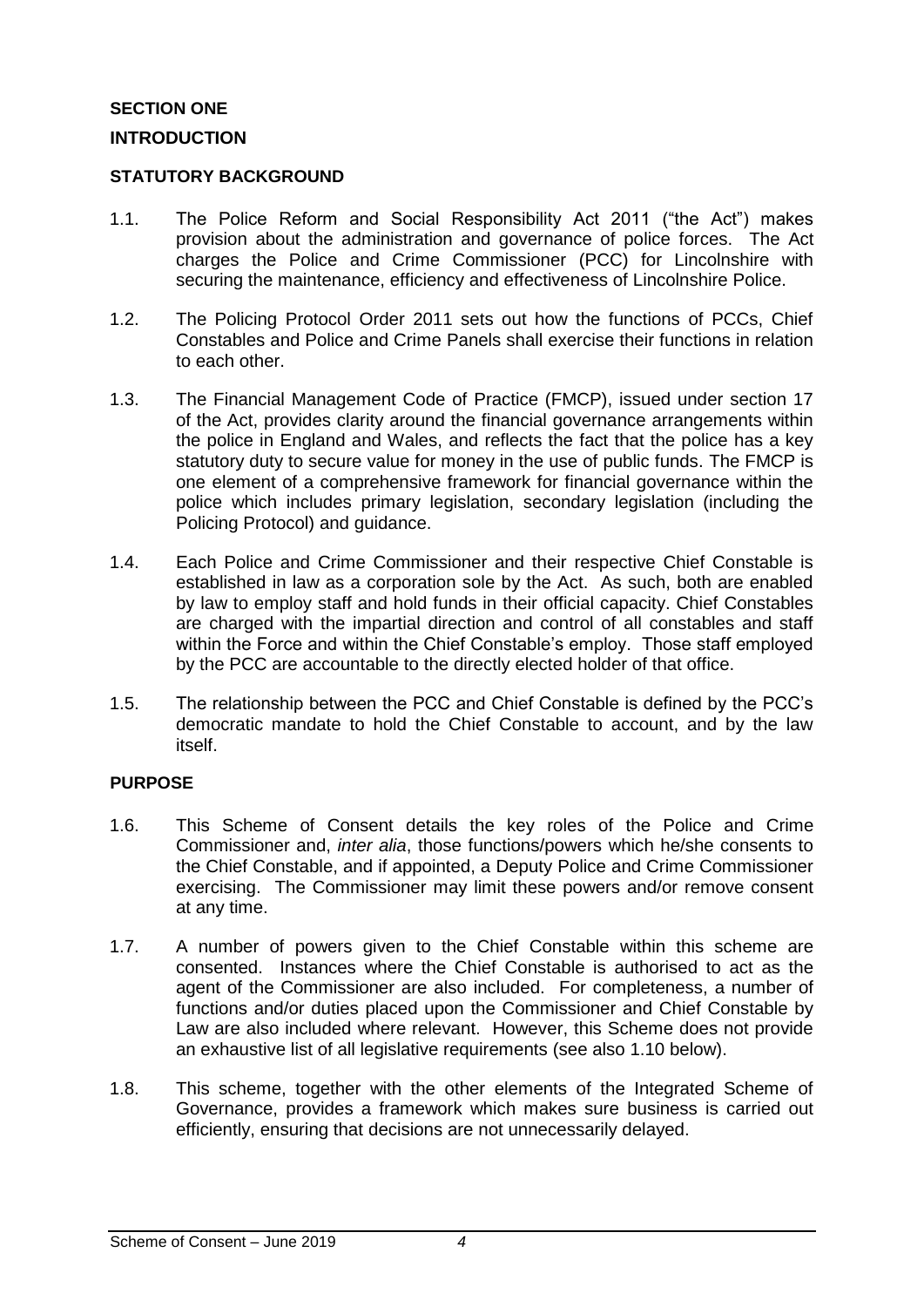- 1.9. The Commissioner may set out reporting arrangements on any consented powers or instances where the Chief Constable is acting as agent for the Commissioner.
- 1.10. Powers are also given to the Chief Constable by laws, orders, rules or regulations. In addition, national conditions of employment give powers to the Commissioner and the Chief Constable and, as in the case of police regulations, the Secretary of State for the Home Department. This scheme does not identify all the statutory duties which are contained in specific laws and regulations.
- 1.11. All powers should be exercised in line with the Commissioner's consent, the law, and also policies, procedures, plans, strategies and budgets.
- 1.12. This Scheme of Consent forms part of an Integrated Scheme of Governance operated by the Commissioner and Chief Constable which also includes:
	- Chief Constable's Scheme of Delegation
	- Commissioner's Scheme of Delegation
	- Financial, Contract and Procurement Regulations

## <span id="page-4-0"></span>**KEY ROLES OF THE POLICE AND CRIME COMMISSIONER**

- 1.13. The key roles of the Commissioner are to:
	- provide an efficient and effective police service for the area;
	- set the budget, and the precept, and allocate funds and assets to the Chief Constable;
	- appoint and, if necessary dismiss the Chief Constable;
	- hold the Chief Constable, and those under his/her direction and control to account on behalf of the people of Lincolnshire, ensuring they have regard to the Police and Crime Plan and the Strategic Policing Requirement;
	- set the strategic direction and objectives of Lincolnshire Police through the Police and Crime Plan, monitoring the performance of the force against the agreed priorities;
	- scrutinise, support and challenge overall performance of the force;
	- make crime and disorder reduction grants:
	- produce an annual report;
	- have regard to statutory responsibilities e.g. Freedom of Information Act 2000, and all human rights and equality laws;
	- maintain an effective 'independent custody visiting scheme' for monitoring facilities for people being held in custody;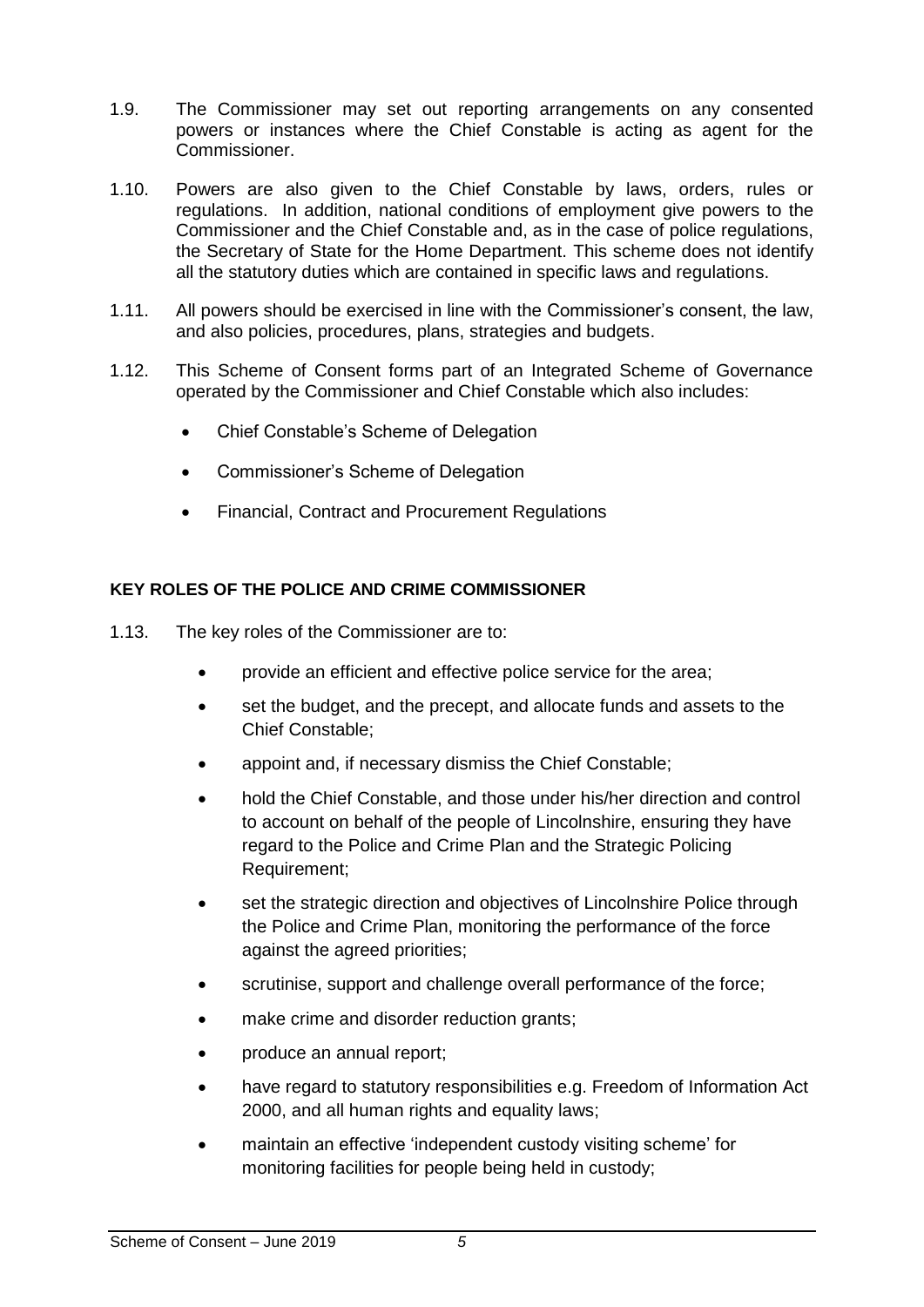- provide the local link between the police and communities, working to translate the legitimate desires and aspirations of the public into action;
- commission Victims' Services.
- 1.14. The Police and Crime Commissioner will receive all funding, including the government grant and precept, and other sources of income, related to policing and crime reduction, including income generated by the Chief Constable. All funding for the force must come via the Commissioner. How this money is allocated is for the Commissioner to decide in consultation with the Chief Constable, or in accordance with any grant terms.
- 1.15. The Police and Crime Panel provides checks and balances in relation to the performance of the Commissioner. The Panel does not scrutinise the Chief Constable, it scrutinises the Commissioner's exercise of his/her statutory functions. While the Panel is there to challenge the PCC, it must also exercise its functions with a view to supporting the effective exercise of the PCC's functions.
- 1.16. The Police and Crime Commissioner may appoint a deputy to exercise his/her functions, with the exception of those which cannot be delegated.
- 1.17. The Commissioner will be responsible for handling complaints and conduct matters in relation to the Chief Constable, monitoring complaints against all other police officers and police staff, and complying with the requirements of the Independent Police Complaints Commission.
- 1.18. The Commissioner is the legal contracting body, owning all the assets and liabilities, with the responsibility for the financial administration of his/her office, including all borrowing limits. He/she is ultimately accountable to the public for the management of the Police Fund.
- 1.19. For the avoidance of doubt, the Commissioner does NOT consent to the Chief Constable entering into contracts or acquiring or disposing of property in his/her own right. Under paragraph 7 (3) of Schedule 2 to the Act, the Chief Constable may NOT borrow money.
- 1.20. The Chief Constable has day to day responsibility for managing their allocated budgets after these have been approved by the PCC. Under paragraph 4 of Schedule 2 and paragraph 1 of Schedule 4 to The Act, the Chief Constable is required to appoint a person to be responsible for the proper administration of the Chief Constable's financial affairs, referred to as the Force Chief Finance Officer.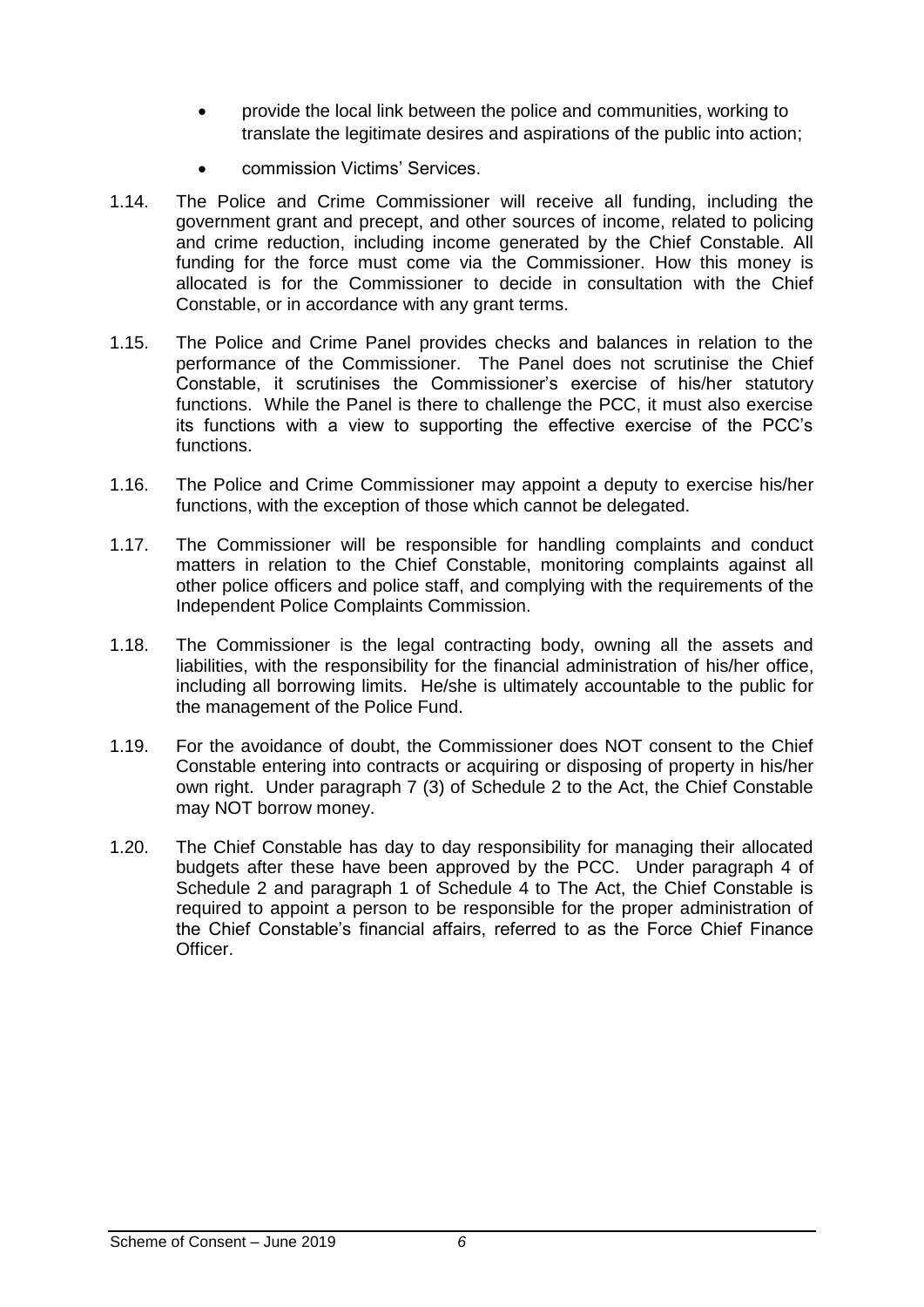## <span id="page-6-0"></span>**SECTION TWO**

## <span id="page-6-1"></span>**DEFINITIONS**

- 1.21. "**The Budget**" means the Annual Revenue Budget and capital programmes prepared and approved in accordance with Section FR11 of this Scheme
- 1.22. "**Budget Head**" means the lowest level of the budget approved by the Commissioner in the annual budget report or any revisions subsequently made to the budget by the Commissioner.
- 1.23. "**Budget Holder**" means the person to whom budget management responsibility is delegated (maybe G4S personnel).
- 1.24. "**Capital Expenditure"** means the acquisition or improvement of Non-current Assets which will have a long term value to the Commissioner or Force. Noncurrent assets include land, new or existing buildings, ICT systems, furniture, equipment and vehicles.
- 1.25. **"CFO"** means Chief Finance Officer
- 1.26. "**Chief Constable**" means the person appointed under Section 2 of the Police Reform and Social Responsibility Act 2011 with responsibility for the direction and control of Lincolnshire Police Force
- 1.27. "**Chief Executive**" means the person appointed as head of the PCC's staff with responsibility for its general administration and as defined by the Police Reform and Social Responsibility Act 2011
- 1.28. "**Chief Officer**" means the Chief Constable, the Deputy Chief Constable, Assistant Chief Constable or Force Chief Finance Officer.
- 1.29. **"Commissioner**" means the police and crime commissioner for Lincolnshire.
- 1.30. **"Commissioner's Chief Finance Officer"** means the person responsible to the Commissioner for financial management within the Office of the Commissioner and who is charged with the duties of a chief finance officer as set out in Sections 111 to 116 of the Local Government Finance Act 1988 and paragraph 6 of Schedule 1 to the Police Reform and Social Responsibility Act 2011
- 1.31. **"Contract"** means an agreement entered into by two or more willing parties for the provision of goods, works or services in return for some form of consideration, normally money, which is intended to be legally enforceable. In principle, an oral agreement is as valid and effective as a written agreement; consequently great care should be taken when discussing requirements with contractors/suppliers.
- 1.32. **"Contract Manager"** means the police officer, police staff or employee of a strategic partner who is responsible for the day to day management of a **Contract**
- 1.33. **"Estimated value"** means the value of the Contract estimated under these Contract and Procurement Regulations.
- 1.34. **"EU"** means the European Union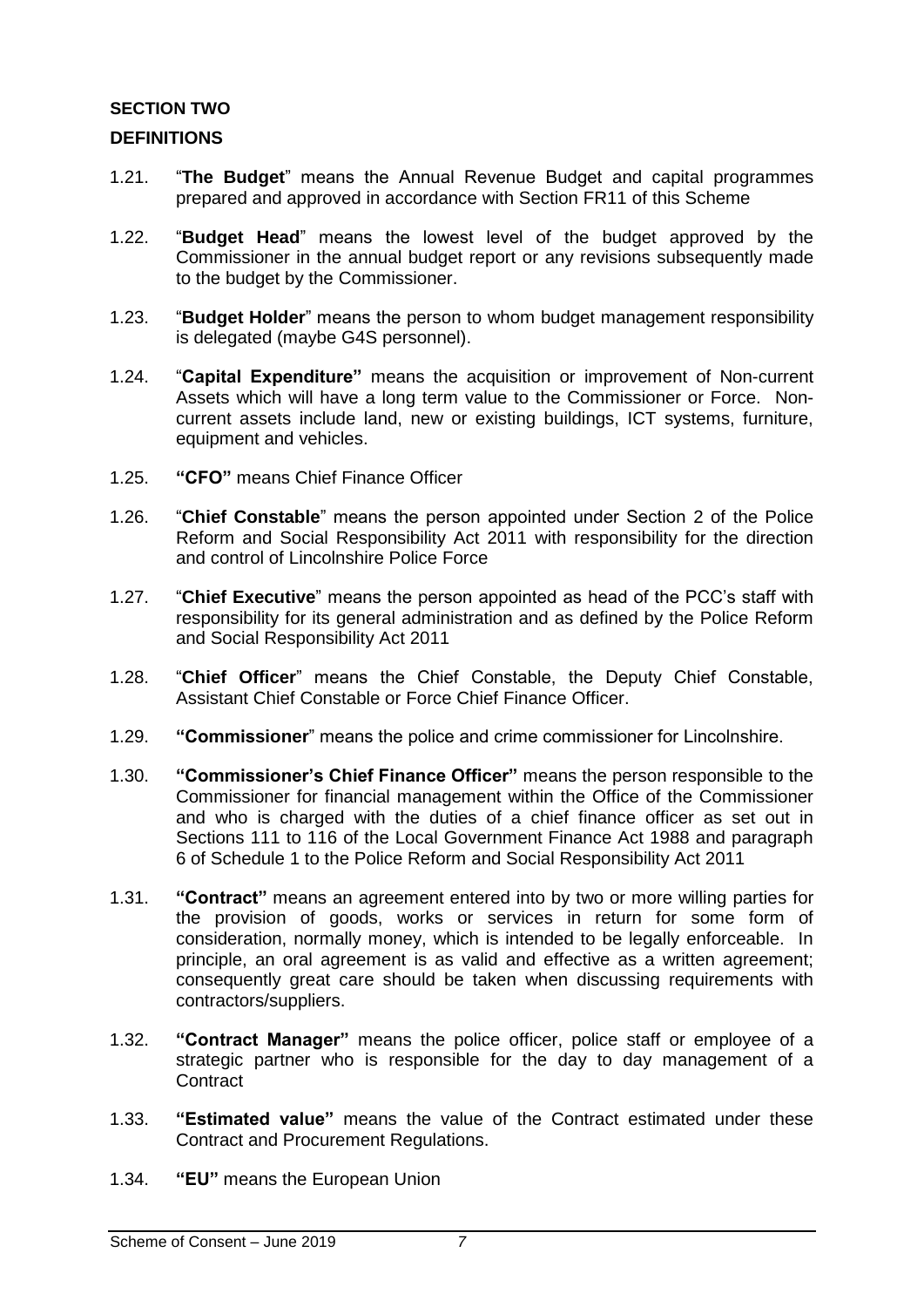- 1.35. "**Framework agreement**" means a negotiated enabling arrangement. A Framework Arrangement in itself is not a binding Contract on the Commissioner but each and every order placed by the Commissioner against the Framework Arrangement contractor(s)/suppliers(s) are deemed to form a binding Contract(s) between the two parties.
- 1.36. **The "Financial Management Code of Practice**" means the Financial Management Code of Practice for the police service of England and Wales issued by the Secretary of State for the Home Department under s.17 of the Police Reform and Social Responsibility Act and s. 39a of the Police Act 1996. It applies to the discharge of functions by all police and crime commissioners and applies to every Chief Constable of a police force maintained by a police and crime commissioner.
- 1.37. "**Force Chief Finance Officer**" means the person responsible to the Chief Constable for financial management within the Force and who is charged with the duties of a chief finance officer as set out in Sections 111 to 116 of the Local Government Finance Act 1988 and paragraph 4 of Schedule 2 and paragraph 1 of Schedule 4 to the Police Reform and Social Responsibility Act 2011
- 1.38. "**Force**" means those working under the direction and control of the Chief Constable as set out in Section 15 of the Police Act 1996. It includes both Police Officers and Police Staff, which goes beyond the legal definition of a Force but is used for the sake of brevity and simplicity.
- 1.39. "**Head of Paid Service**" means the Chief Executive who is designated as Head of Paid Service by Schedule 16 of the Police Reform and Social Responsibility Act 2011 and in accordance with Section 4(1)(a) of the Local Government & Housing Act 1989.
- 1.40. "**Monitoring Officer**" means the Chief Executive who is designated as Monitoring Officer by Schedule 16 of the Police Reform and Social Responsibility Act 2011 and in accordance with Section 5(1)(c) of the Local Government & Housing Act 1989.
- 1.41. "**Office of the Police and Crime Commissioner**" means the staff employed directly by the Commissioner to carry out managerial, administrative and support work on his/her behalf and managed by the Chief Executive.
- 1.42. "**Police and Crime Panel**" means the panel established by Section 28 of the Police Reform & Social Responsibility Act 2011 to support the effective exercise of the functions of the Police & Crime Commissioner.
- 1.43. "**Police Officers**" means all police officers appointed in accordance with the Police Regulations.
- 1.44. "**Police Staff**" means all civilian support staff appointed on the terms and conditions agreed by the Police Support Staff Council.

## 1.45. "**Policy Framework**" means

- The Police and Crime Plan;
- the Financial Strategy incorporating the Reserves Strategy and Medium Term Financial Plan;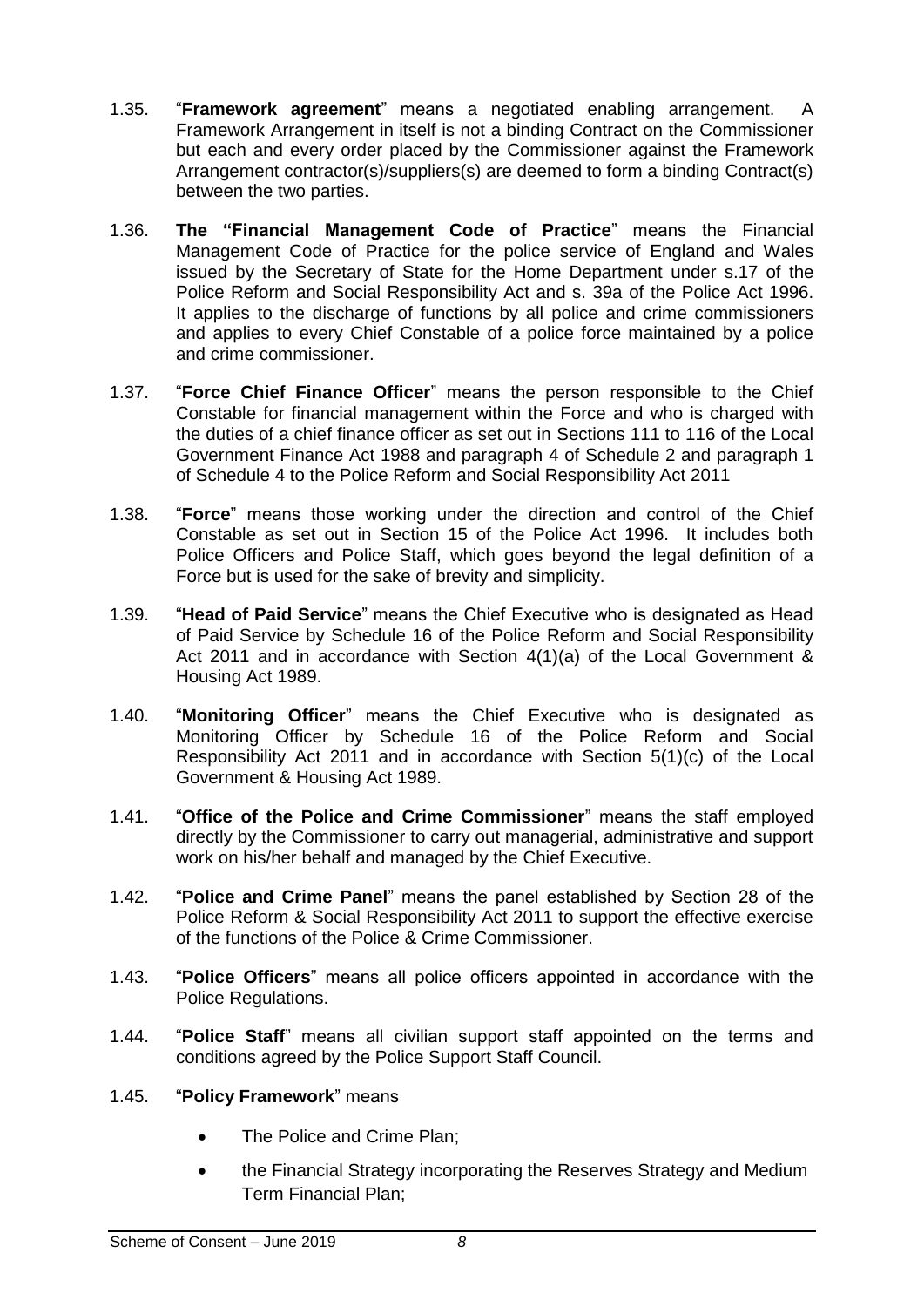- the People Strategy;
- the Procurement Strategy;
- the ICT Strategy;
- the Asset Strategy;
- the Treasury Management Strategy;
- the Capital Strategy;
- Any other plans and strategies which are expressed to form part of the Policy Framework.
- 1.46. "**Quotation**" means a quotation of price and any other relevant matter without the formal issue of a Tender.
- 1.47. "**Procuring Officer**" means the police officer or police staff responsible for a particular procurement.
- 1.48. "**SPU**" means Strategic Procurement Unit
- 1.49. "**Strategic Partner**" means the third party organisation that provides services to the Commissioner and/or the Chief Constable under a long term partnership contract
- 1.50. "**Tender**" means a suite of formal documents sent to contractors/suppliers from among either: those responding to advertisement of the Contract inviting proposals; or those included on a select or approved list in respect of the type of purchase which is the subject of the Tender
- 1.51. "**Virement"** means the transfer of amounts from one Budget Head to another.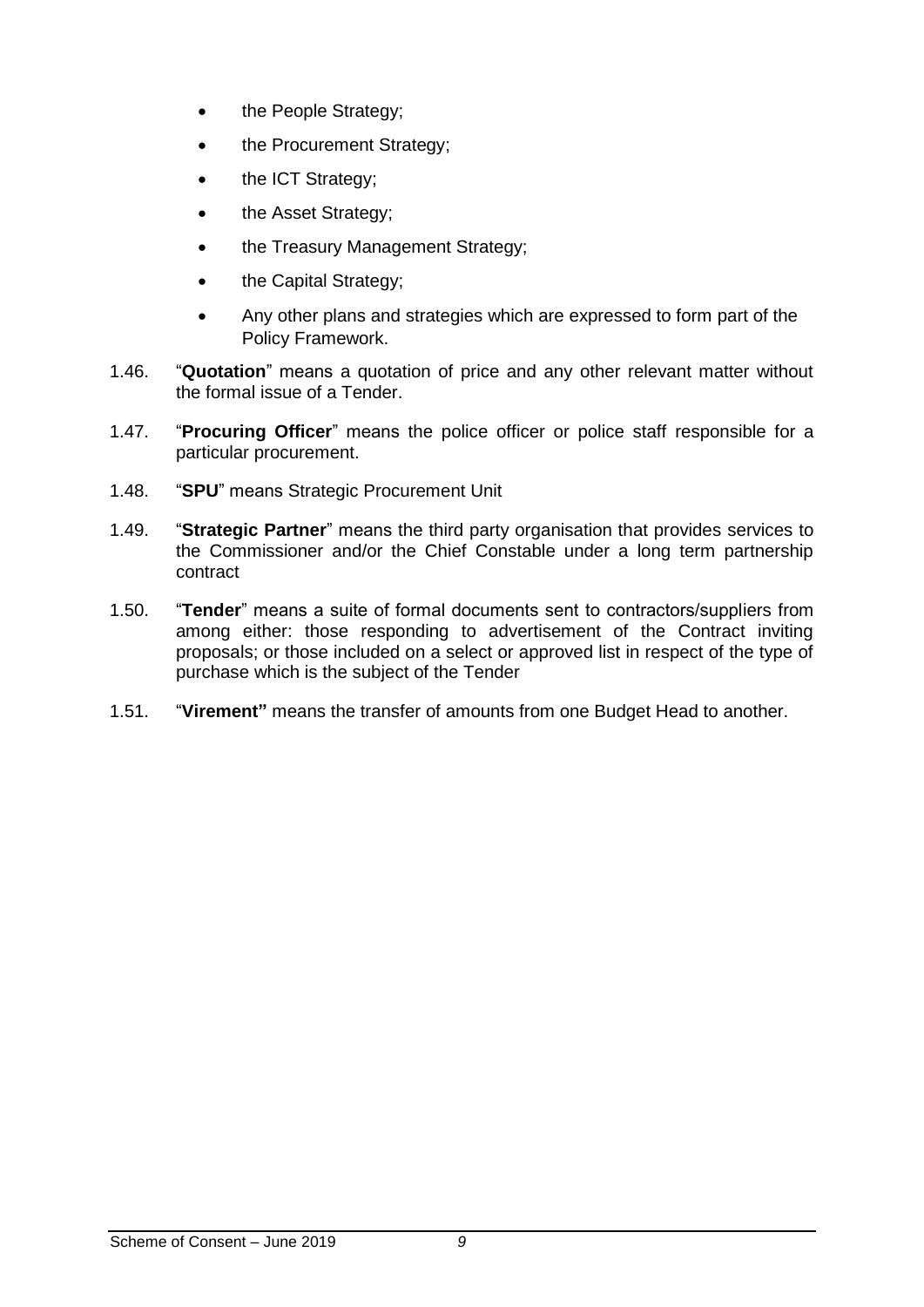## <span id="page-9-0"></span>**SECTION THREE**

## <span id="page-9-1"></span>**GENERAL PRINCIPLES OF CONSENT**

- **GPC1** The powers designated to the Chief Constable shall be exercised in accordance with:
	- All relevant legislation;
	- The Budget;
	- The Policy Framework;
	- All relevant provisions of the Integrated Scheme of Governance;
	- All other policies, principles, procedures, precedents, plans, strategies and budgets of the Commissioner as may be current from time to time.
- **GPC2** The Commissioner may require that a specific matter be referred to him/her for decision and not dealt with under powers of consent.
- **GPC3** The Scheme does not attempt to list all matters which form part of everyday management responsibilities.
- **GPC4** The consent of powers under this Scheme does not prevent the referral of a matter to the Commissioner for decision if the Chief Constable wishes or considers it appropriate. In particular the Commissioner requires the Chief Constable to draw to his/her attention sensitive issues or any matter which may have a significant financial implication.
- **GPC5** Where the Chief Constable is acting as agent for the Commissioner or acting in accordance with consented powers, the Chief Constable will comply with statutory and other publication requirements such as the Elected Local Policing Bodies (Specified Information) Order 2011 as amended.
- **GPC6** The Chief Constable, when considering a significant professional or technical matter that is also within the sphere of competence of the Force Chief Finance Officer, must consult with that officer before authorising the action.
- **GPC7** The Commissioner will want to be involved in any projects/areas of work which may have a significant impact on the people of Lincolnshire. He/she will want to be involved in the scope, tendering process and evaluation of any business case where this is not consented under this Scheme.
- **GPC8** Matters that are of a novel, repercussive or contentious nature must always be referred to the Commissioner for decision.
- **GPC9** The Commissioner is the legal contracting body, owning all the assets and liabilities, with the responsibility for the financial administration of his/her office, including all borrowing limits.
- **GPC10** For the avoidance of doubt, the Commissioner does NOT consent to the Chief Constable entering into contracts or acquiring or disposing of property. Under paragraph 7 (3) of Schedule 2 to the Act, the Chief Constable may NOT borrow money. Where the contract and procurement regulations authorise the Chief Constable, members of his/her staff or the strategic partner to enter into contracts, they do so acting as agent of the Commissioner.
- **GPC11** Any reference in this Scheme to any Statute or Statutory Instrument or any Section or Regulation thereof shall also be to the same as at any time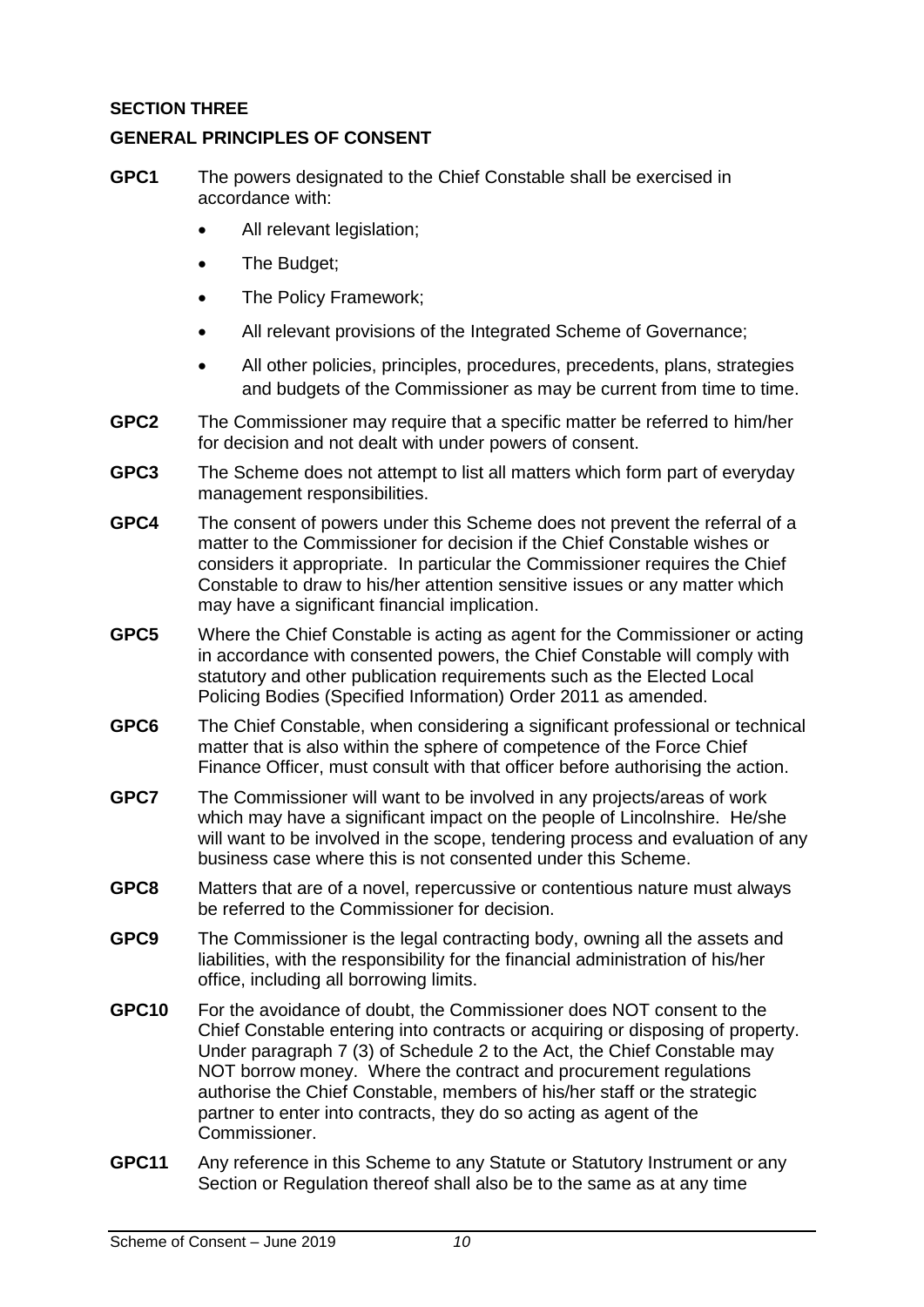amended or where such Act, Instrument, Section or Regulation has been replaced, consolidated or re-enacted, with or without amendment, such reference shall be to the provisions of the replacing, consolidating or reenacting Statute or Instrument.

- **GPC12** Decisions made by the Chief Constable under powers consented to him/her by the Commissioner that have a significant public interest will be published. In deciding what constitutes significant public interest regard will be had to the public interest test under the Freedom of Information Act 2000 and the guidance relating to that test issued by the Information Commissioner's Office. All other decisions made by Chief Officers under delegated powers will be recorded in the minutes of the relevant meeting and be available for inspection.
- **GPC13** Except where the context otherwise requires, references in this document to the Chief Constable, Chief Executive, Commissioner's Chief Finance Officer and Force Chief Finance Officer shall include such other officers as may be authorised by them to act on their behalf.
- **GPC14** The Chief Constable, Chief Executive, Commissioner's Chief Finance Officer and Force Chief Finance Officer shall maintain a record of those officers authorised to act on their behalf and ensure those officers fully understand the extent of their authority.
- **GPC15** The Chief Constable is responsible for making sure that members of his staff, including officers, know about the provisions and obligations of this scheme. The Chief Executive and Commissioner's Chief Finance Officer are responsible for making sure that members of staff they supervise know about the provisions and obligations of this scheme.
- **GPC16** The person appointed as the Chief Executive (who is the Head of Paid Service and the Monitoring Officer), the Commissioner's Chief Finance Officer and the Force Chief Finance Officer have statutory powers and duties relating to their positions, and therefore do not rely on matters being consented or delegated to them to carry these out.
- **GPC17** Any individual carrying out duties, functions or actions under powers given to them by this scheme must ensure that in doing so they comply with all other statutory and regulatory requirements and relevant professional guidance including:
	- The Police and Social Responsibility Act 2011 and other relevant legislation issued under this Act.
	- The Financial Management Code of Practice for the Police Forces of England and Wales
	- Financial Regulations
	- CIPFA statement on the role of the CFO of the Police and Crime Commissioner and the CFO of the Chief Constable
	- Contract and procurement regulations
	- The Commissioner's governance framework
	- The Commissioner's and Lincolnshire Police's employment policies and procedures.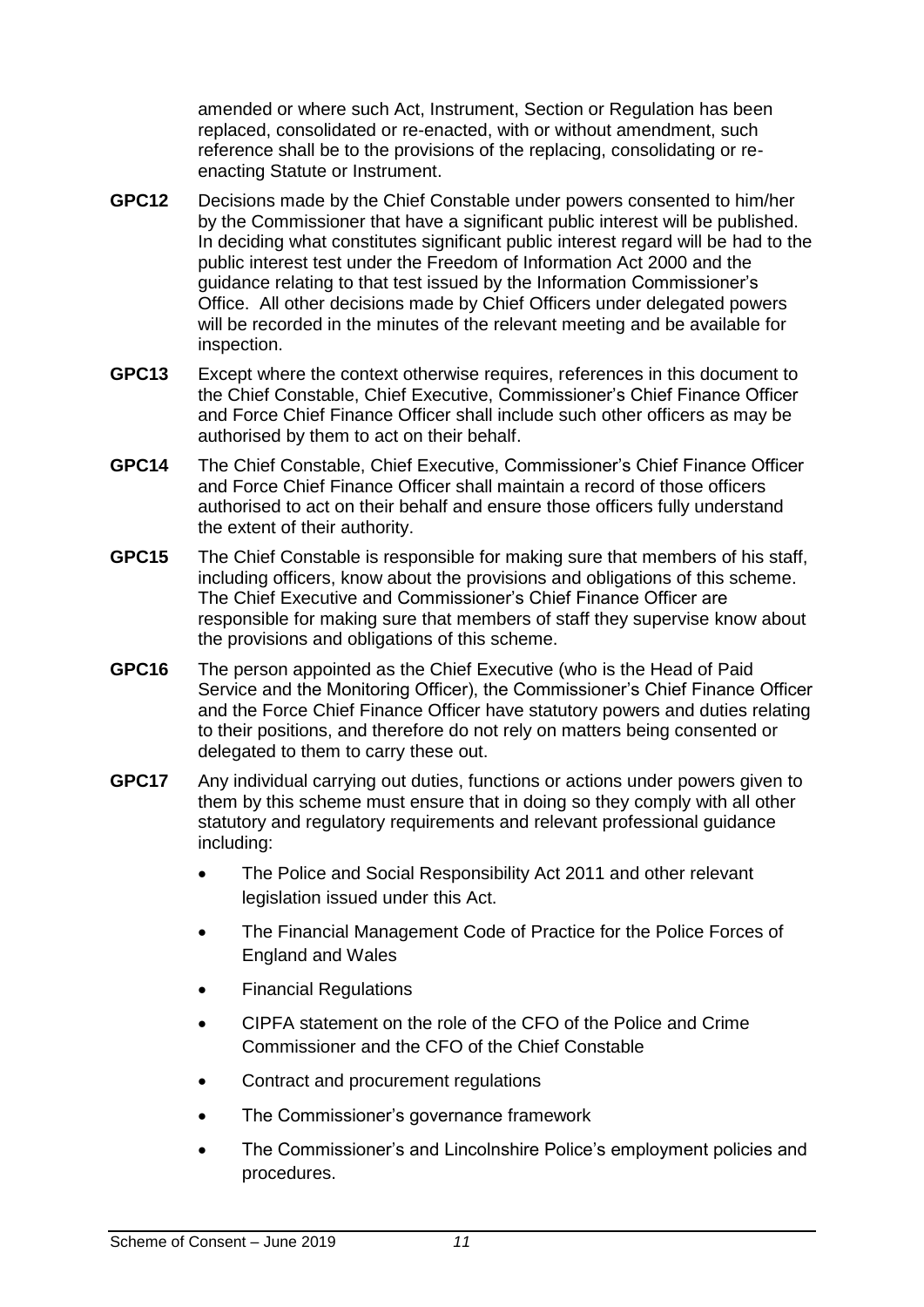- The Data Protection Act 1998 and the Freedom of Information Act 2000
- Health and Safety at Work legislation and codes
- **GPC18** When carrying out any duties, the Commissioner must have regard to the following (this list is a summary and is not exhaustive):
	- The views of the people in Lincolnshire
	- Any report or recommendation made by the Police and Crime Panel on the annual report for the previous financial year.
	- The Police and Crime Plan and any guidance issued by the Secretary of State.
- **GPC19** Pursuant to Section 18 of the Police Reform and Social Responsibility Act 2011, the Commissioner may arrange for any of his statutory officers to exercise any function of the Commissioner with the exception of those listed below:
	- Issuing the Police and Crime Plan;
	- Determining objectives in the Police and Crime Plan;
	- Calculation of budget requirements;
	- Being consulted in relation to the appointment or removal of Chief Officer posts;
	- Suspension of the Chief Constable, or asking him or her to resign or retire
	- Attendance at the Police and Crime Panel for specified duties;
	- Preparing the annual report
- **GPC20** Functions preparatory to holding the Chief Constable to account, the development of strategy (including the Police and Crime Plan), budget development and access to information that could be reasonably required by the Commissioner in the discharge of his duties are designated to the Chief Executive and Chief Finance Officer. For the avoidance of any doubt, the Commissioner reserves to himself all formal decision making within the meaning of his policy statement on making and the publication of decisions of significant public interest.
- **GPC21** The Commissioner may give additional consent under section 18 of the Act. This scheme is a record of the formal consents that are in effect at the time of its publication. The Commissioner's governance framework, including this scheme will be reviewed annually. With the exception, of those matters listed in paragraph GPC18, the scheme allows any person, with appropriate authority, to delegate that power further.
- **GPC22** The Commissioner must not restrict the operational independence of the police force and the Chief Constable who leads it. The Chief Constable is responsible for maintaining the Queen's Peace, and has direction and control over the Force's officers and those staff he/she employs. The Chief Constable holds office under the Crown, but is appointed by the Commissioner. The Chief Constable is accountable to the law for the exercise of police powers and to the Commissioner for the delivery of efficient and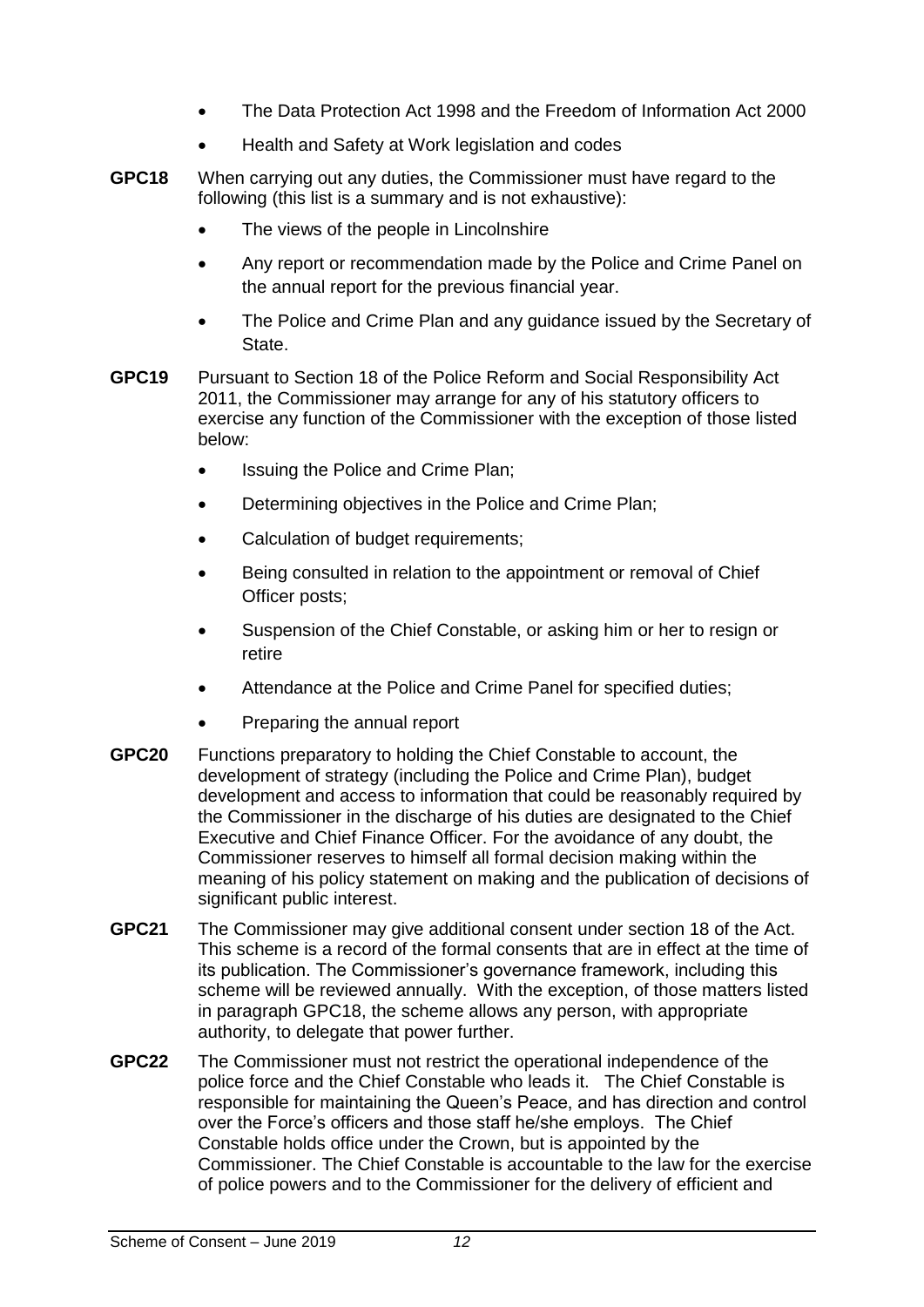effective policing, management of resources and expenditure by Lincolnshire Police. At all times, the Chief Constable, his/her constables and staff, remain operationally independent in the service of the public.

- **GPC23** To enable the Commissioner to exercise the functions of their office effectively they will need access to information, and officers and staff within their force area. This access must not be unreasonably withheld or obstructed by the Chief Constable, or restrict the Chief Constable's direction and control of the force. Section 36 of the Act sets out that a Chief Constable must give the relevant PCC such information on policing matters that the body may require. As a result, the Chief Finance Officer of the PCC must have full access to all relevant financial information. The details of these arrangements are set out in an Information Sharing Protocol (ISP) agreed by the two CFOs in consultation with the Chief Executive. A copy of the ISP is included in the Commissioner's Scheme of Delegation.
- **GPC24** The Commissioner and Chief Constable have established a joint independent Audit Committee. In addition to considering the internal and external audit reports of both corporations sole, the Committee advises the Commissioner and Chief Constable on good governance and risk management in accordance with proper practices.
- **GPC25** The Commissioner has a wider responsibility than those solely relating to the police force, namely:
	- the delivery of community safety and crime reduction;
	- the ability to bring together Community Safety Partnerships at a force level;
	- the ability to make crime and disorder reduction grants for their force area.
	- a duty to ensure that where collaboration would provide the best outcome for another local policing body or force in delivering better value for money and enhance the effectiveness of policing capabilities and resilience this should be pursued;
	- the enhancement of the delivery of criminal justice in their area.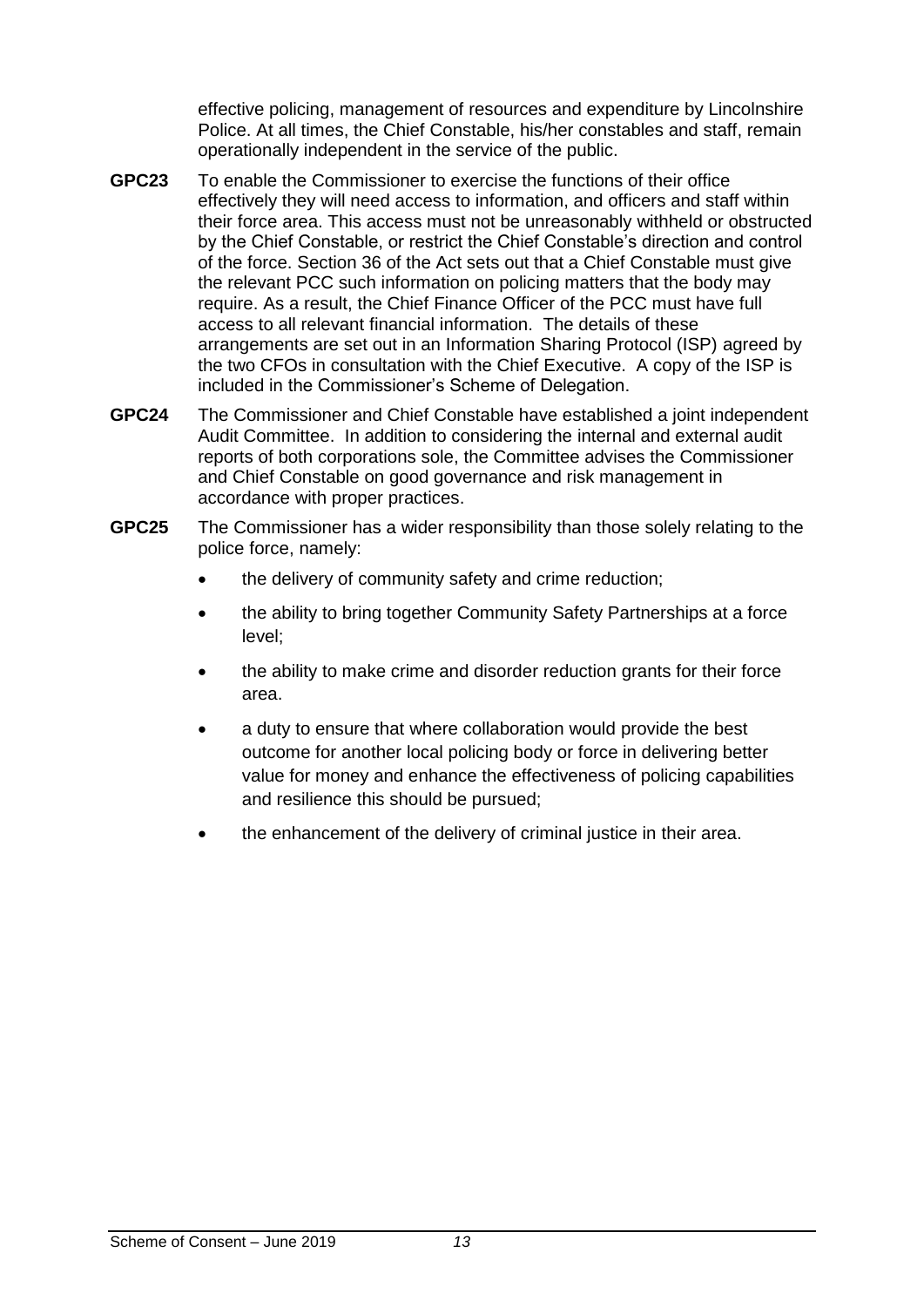## <span id="page-13-0"></span>**SECTION FOUR**

## <span id="page-13-1"></span>**DEVELOPMENT AND REVIEW OF THE POLICY FRAMEWORK**

#### <span id="page-13-2"></span>**PF1 APPROVAL**

PF1.1 The Commissioner will approve all strategies and plans comprising the Policy Framework.

#### <span id="page-13-3"></span>**PF2 CONSULTATION**

- PF2.1 In formulating or amending or updating any policy or document forming part of the Policy Framework the Commissioner and the Chief Constable shall have regard to any views expressed by the people within the Policing Area about matters concerning the policing of the Area.
- PF2.2 In accordance with Section 96 of the Police Act 1996 and Section 14 of the Police Reform and Social Responsibility Act 2011 the Commissioner shall make and from time to time review arrangements for obtaining the views of people in the Policing Area having consulted with the Chief Constable as to the arrangements that would be appropriate.

#### <span id="page-13-4"></span>**PF3 POLICE AND CRIME PLAN**

- PF3.1 In accordance with Section 5 of the Police Reform and Social Responsibility Act 2011, the Commissioner must issue a police and crime plan within the financial year in which each ordinary election is held.
- PF3.2 Before issuing such a plan the Commissioner must
	- prepare a draft of the plan,
	- consult with the Chief Constable in preparing the draft,
	- send the draft to the police and crime panel,
	- have regard to any report or recommendations made by the panel,
	- give the panel a response to any such report or recommendations, and
	- publish any such response.
- PF3.3 A police and crime plan must set out, in relation to the planning period
	- the Commissioner's police and crime objectives,
	- the policing of the area which the Chief Constable is to provide,
	- the financial and other resources the Commissioner is to provide to the Chief Constable for him to exercise his functions,
	- the means by which the chief constable will report to the Commissioner on the chief constable's provision of policing,
	- the means by which the chief constable's performance in providing policing will be measured;
	- the crime and disorder grants which the Commissioner is to make and any conditions of these.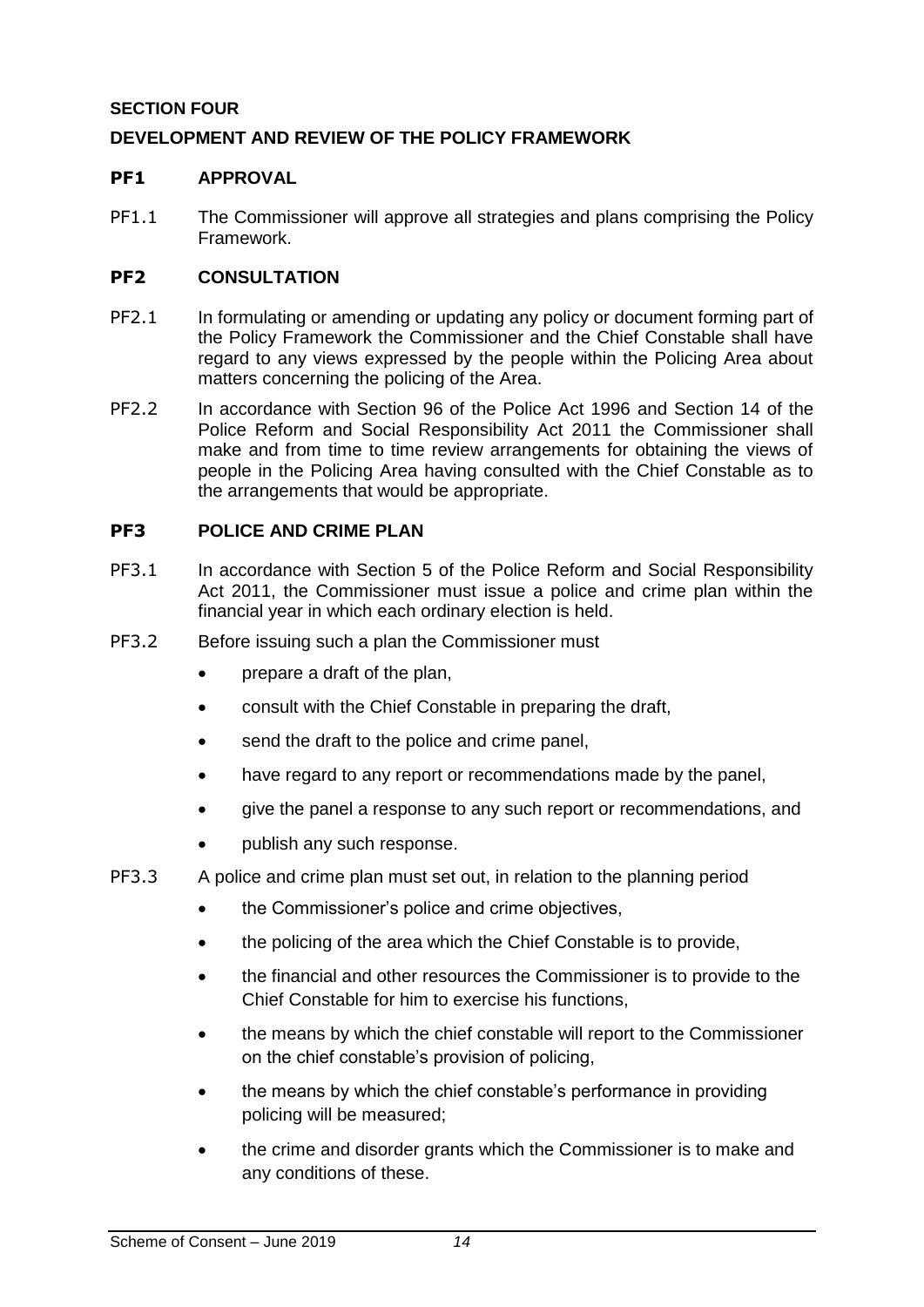PF3.4 The planning period begins with the day on which the plan is issued or takes effect and ends with the last day of the financial year in which the next ordinary election is expected to take place.

#### <span id="page-14-0"></span>**PF4 OTHER PLANS AND STRATEGIES COMPRISING THE POLICY FRAMEWORK**

- <span id="page-14-1"></span>PF4.1 The Commissioner shall adopt the following non-statutory plans and strategies, namely:
	- the Financial Strategy Strategy incorporating the Reserves Strategy and Medium Term Financial Plan;
	- the People Strategy;
	- the Procurement Strategy;
	- the ICT Strategy;
	- the Asset Strategy:
	- the Treasury Management Strategy;
	- the Capital Strategy;
	- any other plans and strategies which are expressed to form part of the Policy Framework.
- PF4.2 Before adopting any of the plans and strategies listed in paragraph [PF4.1,](#page-14-1) the Commissioner shall consult with the Chief Constable.
- PF4.3 The contents of any non-statutory plan shall not purport to derogate from the Chief Constable's statutory powers and responsibilities for the direction and control of the Force.
- PF4.4 The PCC and the Chief Constable share a responsibility to provide effective financial and budget planning for the short, medium and longer term. The financial regulations include the requirement for the PCC, in consultation with the Chief Constable, to identify and agree a medium term financial strategy which includes funding and spending plans for both revenue and capital. As set out at section 8 of the FMCP, the strategy should take into account multiple years, the interdependencies of revenue budgets and capital investments, the role of reserves and consideration of risks. The strategy should be aligned with the police and crime plan.
- PF4.5 The PCC should consult with the Chief Constable in planning the overall annual budget which will include a separate force budget. This will take into consideration funding from local government and from other sources, and balance the expenditure needs of the policing service against the level of local taxation. This should meet the statutory requirements to achieve a balanced budget (Local Government Act 2003) and be completed in accordance with the statutory timeframe.
- PF4.6 The impact of the annual budget on the priorities and funding of future years are set out in the Police and Crime Plan and the medium term financial strategy. As set out in section 96 of the Police Act 1996, as amended by section 14 of the Act, the PCC must obtain the views of the local community on the proposed expenditure (including capital expenditure) in the financial year ahead of the financial year to which the proposed expenditure relates.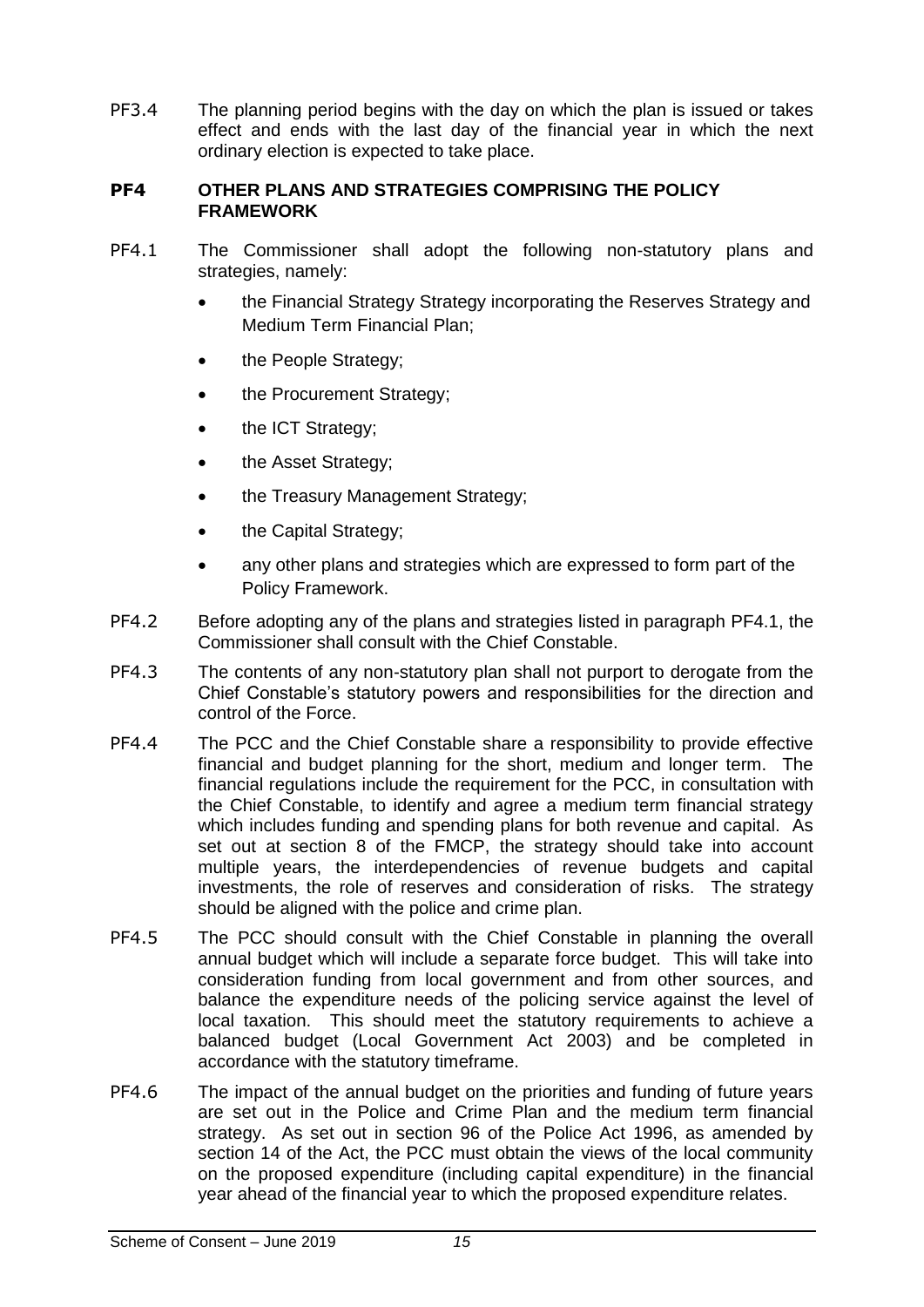## <span id="page-15-0"></span>**PF5 ACTION AND DELIVERY PLANS**

- PF5.1 The Chief Constable will prepare action and delivery plans which will underpin the plans and strategies comprising the Policy Framework.
- PF5.2 Action and delivery plans will be approved by the Commissioner annually or in accordance with a timetable agreed between the Chief Constable and the Chief Executive (or in default of agreement determined by the Commissioner).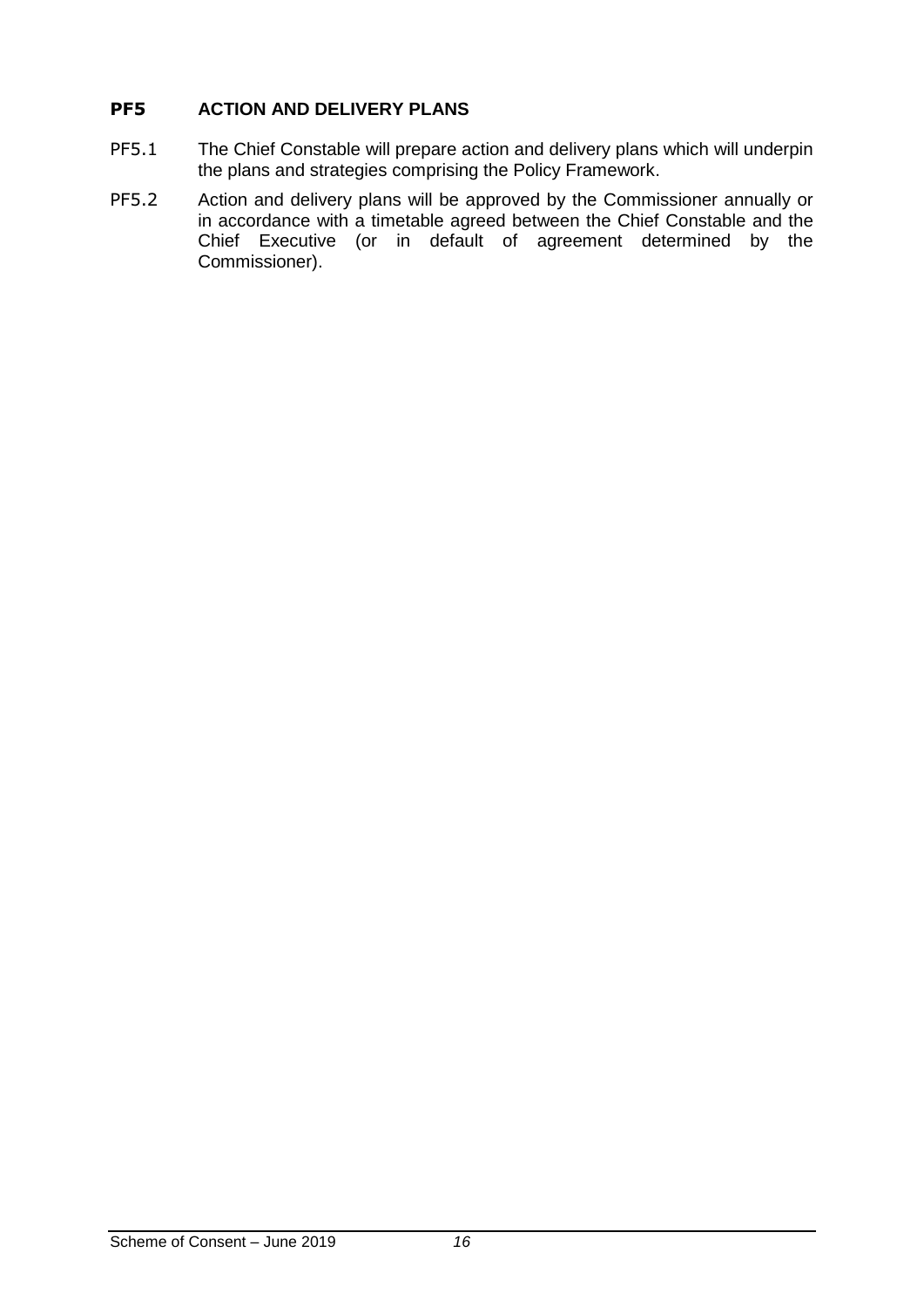#### <span id="page-16-0"></span>**SECTION FIVE**

## <span id="page-16-1"></span>**MANAGEMENT OF HUMAN RESOURCES AND DESIGNATED FUNCTIONS (INCL FINANCIAL)**

#### <span id="page-16-2"></span>**POLICE & CRIME COMMISSIONER**

#### <span id="page-16-3"></span>**HR1 APPOINTMENT OF SENIOR POLICE OFFICERS**

- HR1.1 In accordance with Section 38 of the Police Reform and Social Responsibility Act 2011, the Commissioner will appoint the Chief Constable.
- HR1.2 In accordance with Sections 39 and 40 of the Police Reform and Social Responsibility Act 2011, the Chief Constable will consult the Commissioner before appointing a person as Deputy Chief Constable or Assistant Chief Constable**.**
- HR1.3 The Commissioner may suspend from duty the Chief Constable in accordance with the prevailing statutory framework (primary and secondary legislation, regulations and guidance).
- HR1.4 The Chief Constable may suspend from duty a Deputy or Assistant Chief Constable in accordance with the prevailing statutory framework (primary and secondary legislation, regulations and guidance).

#### <span id="page-16-4"></span>**CHIEF CONSTABLE**

#### <span id="page-16-5"></span>**HR2 FUNCTIONS DESIGNATED TO THE CHIEF CONSTABLE**

- HR2.1 The Chief Constable is responsible for maintaining the Queen's peace and has direction and control over the force's officers and staff.
- HR2.2 The Chief Constable is accountable for the exercise of police powers, and to the Police and Crime Commissioner for the delivery of efficient and effective policing, and management of resources and expenditure by the police force.
- HR2.3 The formal functions, listed below, are those given to the Chief Constable, either by law or the consent of the Commissioner which are in effect at the time of the publication of this scheme.
- HR2.4 It is a condition of this Scheme that for any consents/authorities to act as agent given by the Commissioner to the Chief Constable, he/she will operate an appropriate Scheme of Delegation, approved by the Chief Constable.

#### <span id="page-16-6"></span>**HR3 GENERAL**

- HR3.1 To lead the force in a way that is consistent with the attestation made by all constables on appointment and ensuring that it acts impartially.
- HR3.2 To support the Police and Crime Commissioner in the delivery of the strategy and objectives set out in the Police and Crime Plan.
- HR3.3 To provide the Commissioner with access to information, officers and staff as required.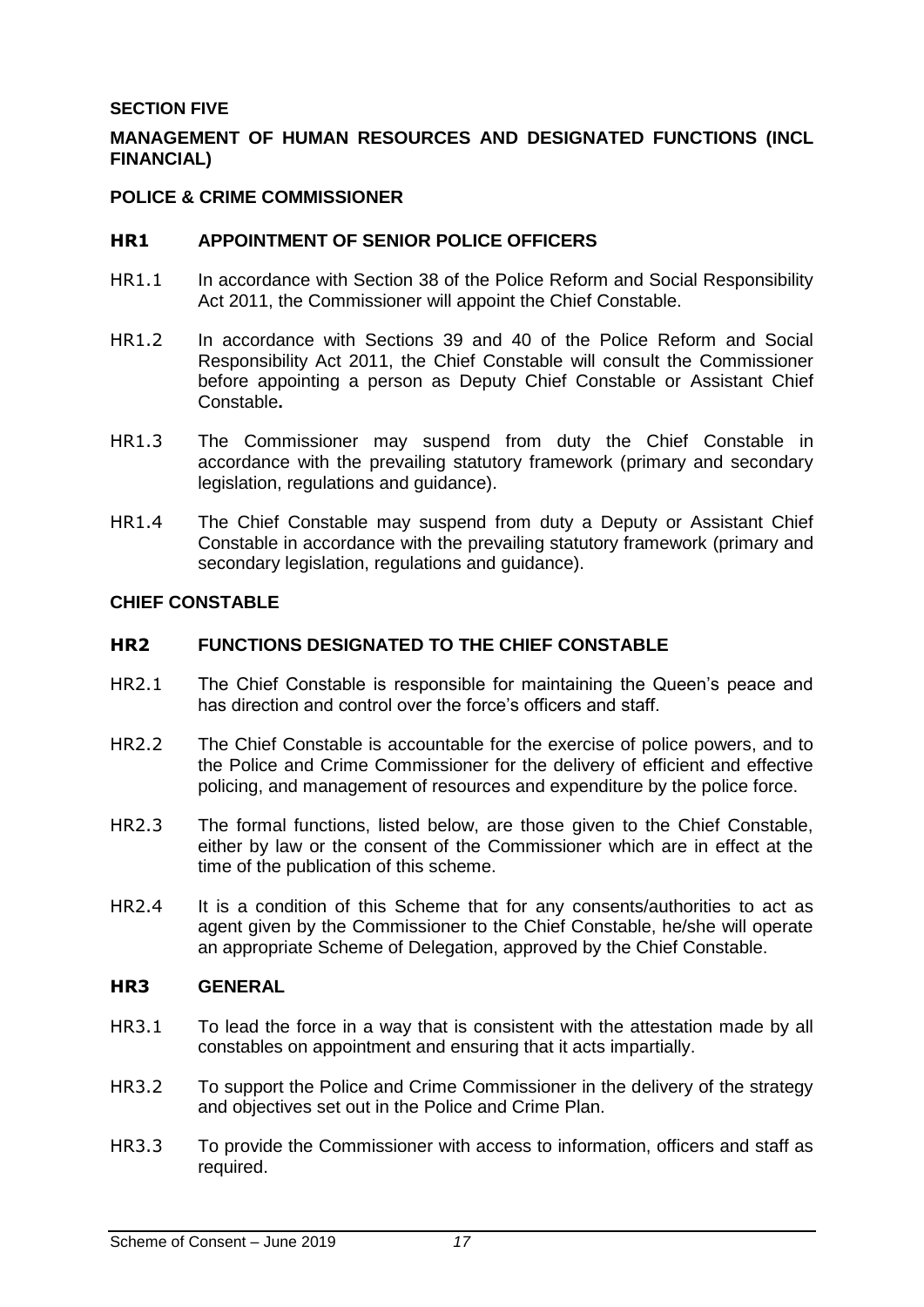- HR3.4 To have regard to the Strategic Policing Requirement when exercising and planning their policing functions in respect of their force's national and international policing responsibilities.
- HR3.5 To notify and brief the Commissioner of any matter or investigation on which he/she may need to provide public assurance either alone or with the Commissioner (all Police and Crime Commissioners will be designated as Crown Servants under the Official Secrets Act 1989(a) making them subject to the same provisions in relation to sensitive material as Government Ministers).
- HR3.6 Being the operational voice of policing in the force area, and regularly explaining to the public the operational actions of officers and staff under their command.
- HR3.7 To remain politically independent of the Police and Crime Commissioner.
- HR3.8 To manage all complaints against the force, its officers and staff, except in relation to the Chief Constable, and to ensure that the Commissioner is kept informed to enable him/her to discharge their statutory obligations in relation to complaints in a regular meaningful and timely fashion. Serious complaints and conduct matters must be passed to the Independent Police Complaints Commission.
- HR3.9 To exercise the power of direction and control in such a way that the Commissioner will be able to access all necessary information and staff within the force.

## <span id="page-17-0"></span>**FINANCIAL**

- HR3.10 To ensure that the financial affairs of Lincolnshire Police are properly administered having regard to probity, legality, and appropriate standards.
- HR3.11 To assist the Police and Crime Commissioner in planning the force's budget.
- HR3.12 To undertake the day to day management of the budget allocated to Lincolnshire Police in accordance with financial regulations.
- HR3.13 To approve business cases for revenue and capital expenditure below £75,000 (FR14.3 and FR44), provided there is sufficient funding within the approved Budget or Capital Programme, and with the exception of expenditure proposals of an exceptional nature.
- HR3.14 Commit expenditure within the approved budget to meet policies and objectives agreed with the Commissioner and reflected in the Police and Crime Plan.
- HR3.15 Approve all agreements for the provision of services to other organisations within the force area with a value below £25,000. (FR42/44) (This does not apply to the provision of mutual aid by the Chief Constable to another force under section 24 of the Police Act 1996, or the provision of advice or assistance to international organisations under the Police Act 1996, which are operational matters. However these are subject to consultation with the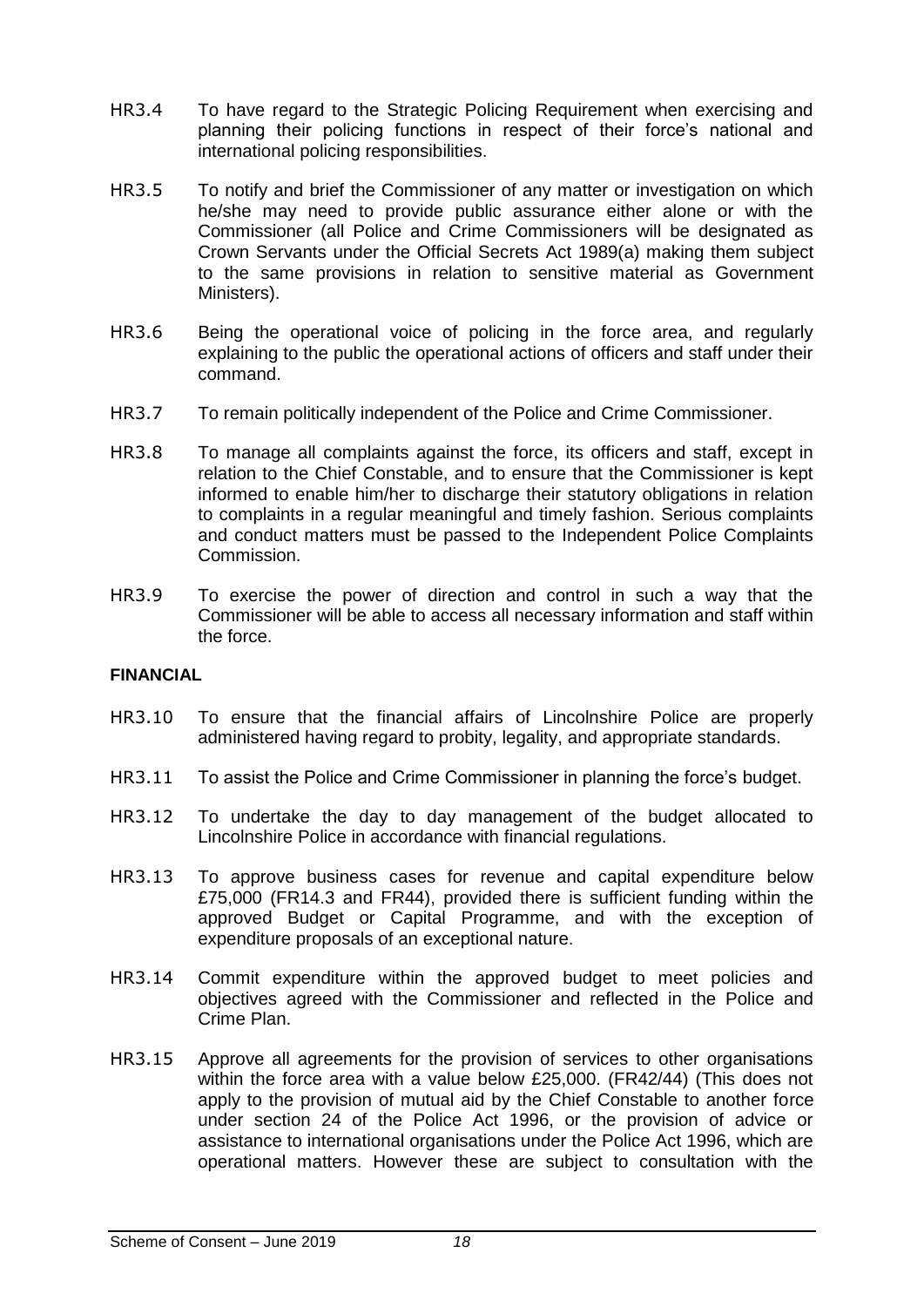Commissioner). All such contracts will be in the name of the Police & Crime Commissioner for Lincolnshire to whom all income will accrue.

- HR3.16 Approve the provision of policing services to external bodies where the contract is less than £25,000. All such contracts will be in the name of the Police & Crime Commissioner for Lincolnshire to whom income will accrue.
- HR3.17 Undertake the day to day management of the insurance function in line with the strategy approved by the Commissioner on an annual basis.
- HR3.18 To approve non exceptional cases in the provision of police advice and assistance to international agencies.
- HR3.19 To provide regular monitoring information to the Commissioner in respect of the approved capital programme.
- HR3.20 The above list is not exhaustive and reference should be made to the financial regulations, which form part of this Scheme, in order to view all delegations that are in place.
- HR3.21 In addition, the Contract and procurement regulations set clear regulations for the procurement of goods, works and services for the Commissioner and the Force, which must be followed. The Commissioner is the legal contracting body. The Commissioner does NOT consent to the Chief Constable entering into contracts in his/her own right. Where the contract and procurement regulations authorise the Chief Constable, members of his/her staff or the strategic partner to enter into contracts on behalf of the Police and Crime Commissioner, they do so acting as agent of the Commissioner.

#### <span id="page-18-0"></span>**HR4 PROPERTY**

HR4.1 Asset management functions designated to the Chief Constable are detailed in section six

#### <span id="page-18-1"></span>**HR5 LEGAL**

HR5.1 Legal functions designated to the Chief Constable are detailed at section seven

#### <span id="page-18-2"></span>**HR6 OTHER**

- HR6.1 To exercise the powers and duties of the Police (Property) Regulations 1997 by:
	- authorising, where appropriate, requests to donate unclaimed lost property to charity; and
	- approving the keeping of unclaimed lost property if it can be put to good use for police purposes.
- HR6.2 To make necessary arrangements to involve and work with communities and partner organisations in order to solve local policing problems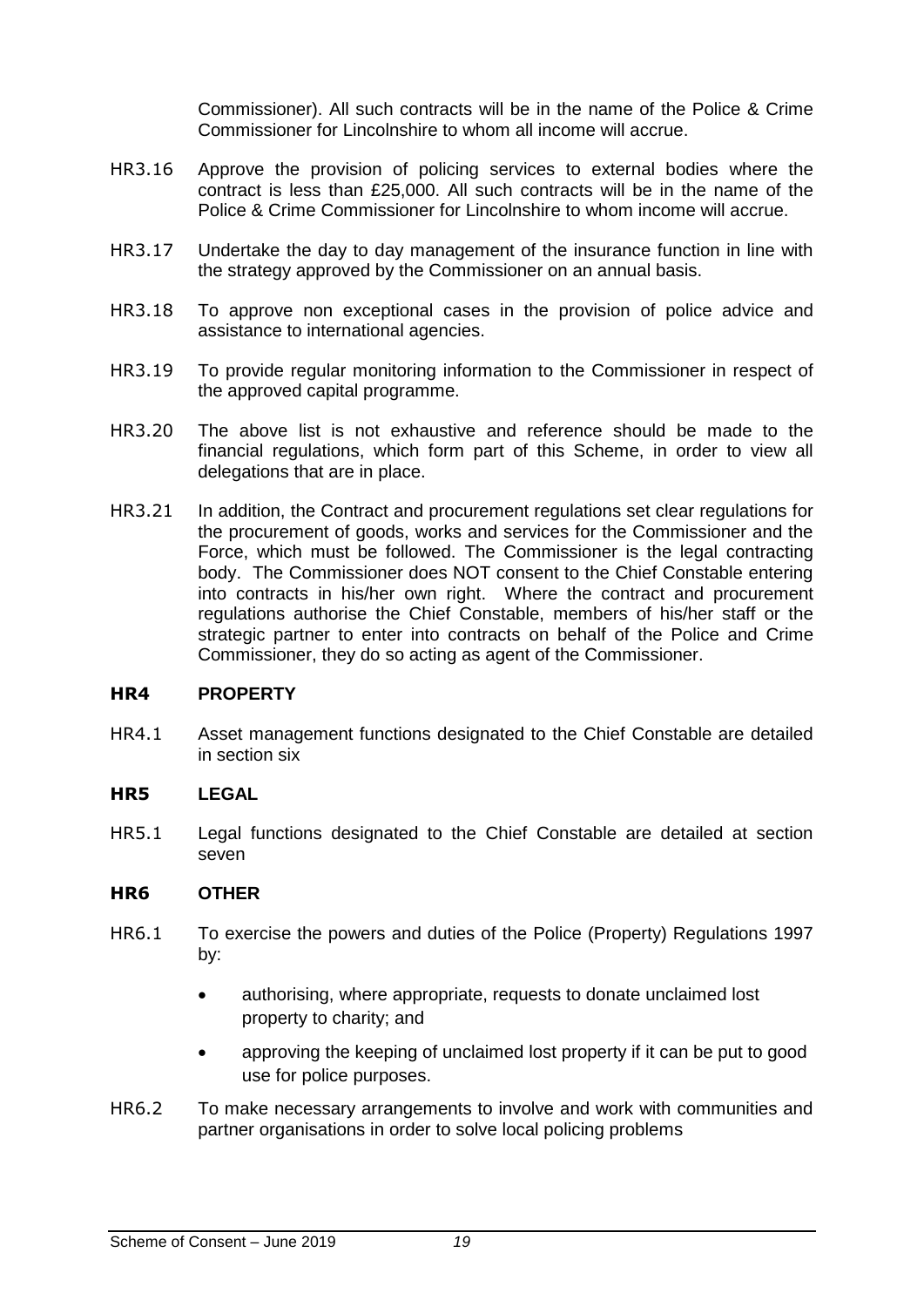#### <span id="page-19-0"></span>**APPOINTMENT OF CIVILIAN STAFF**

#### <span id="page-19-1"></span>**HR7 INTRODUCTION**

- HR7.1 The Commissioner must appoint a person to be head of his/her staff (the Commissioner's Chief Executive) and a person to be responsible for the proper administration of the Commissioner's financial affairs (the Commissioner's Chief Finance Officer). The Commissioner may appoint such other staff as he/she thinks appropriate to enable him/her to exercise the functions of the Commissioner. The appointment and dismissal of such staff is delegated to the Chief Executive.
- HR7.2 All civilian staff appointments shall be made on the terms and conditions agreed by the Police Staff Support Council or on terms and conditions agreed by the Commissioner.
- HR7.3 The Chief Constable is enabled by law to employ staff in his/her official capacity.
- HR7.4 The Chief Constable must appoint a person to be responsible for the proper administration of the Force's financial affairs (the Force's Chief Finance Officer).
- HR7.5 The Stage Two transfer plan approved by the Home Secretary and effective on 1 April 2014 specifies which staff and officers are employed by the Chief Constable and Commissioner respectively.
- HR7.6 Except where discrete arrangements are required, a single set of Human Resources policies will apply to the employees of both the Commissioner and Chief Constable. Human Resource support services are supplied to both Corporations Sole by the Strategic Partner.
- HR7.7 A number of operational and support services are supplied to the Police and Crime Commissioner for Lincolnshire and Chief Constable of Lincolnshire Police through a strategic partnership contract with a third party. This contract is entered into by the PCC and has bespoke governance arrangements.
- HR7.8 In addition, the following retained services are provided by way of a shared service model to both corporations sole:
	- Corporate Finance
	- Commercial Partnership Team
- HR7.9 The employment and reporting arrangements for the staff in these functions are set out in the Stage Two transfer plan.

#### <span id="page-19-2"></span>**HR8 POWERS OF THE CHIEF CONSTABLE IN RELATION TO POLICE OFFICERS AND CIVILIAN STAFF IN HIS/HER EMPLOY AND UNDER HIS/HER DIRECTION AND CONTROL**

HR8.1 To adjust the police staff and police officer establishment in numbers, locations, ranks and gradings within the overall workforce budget approved by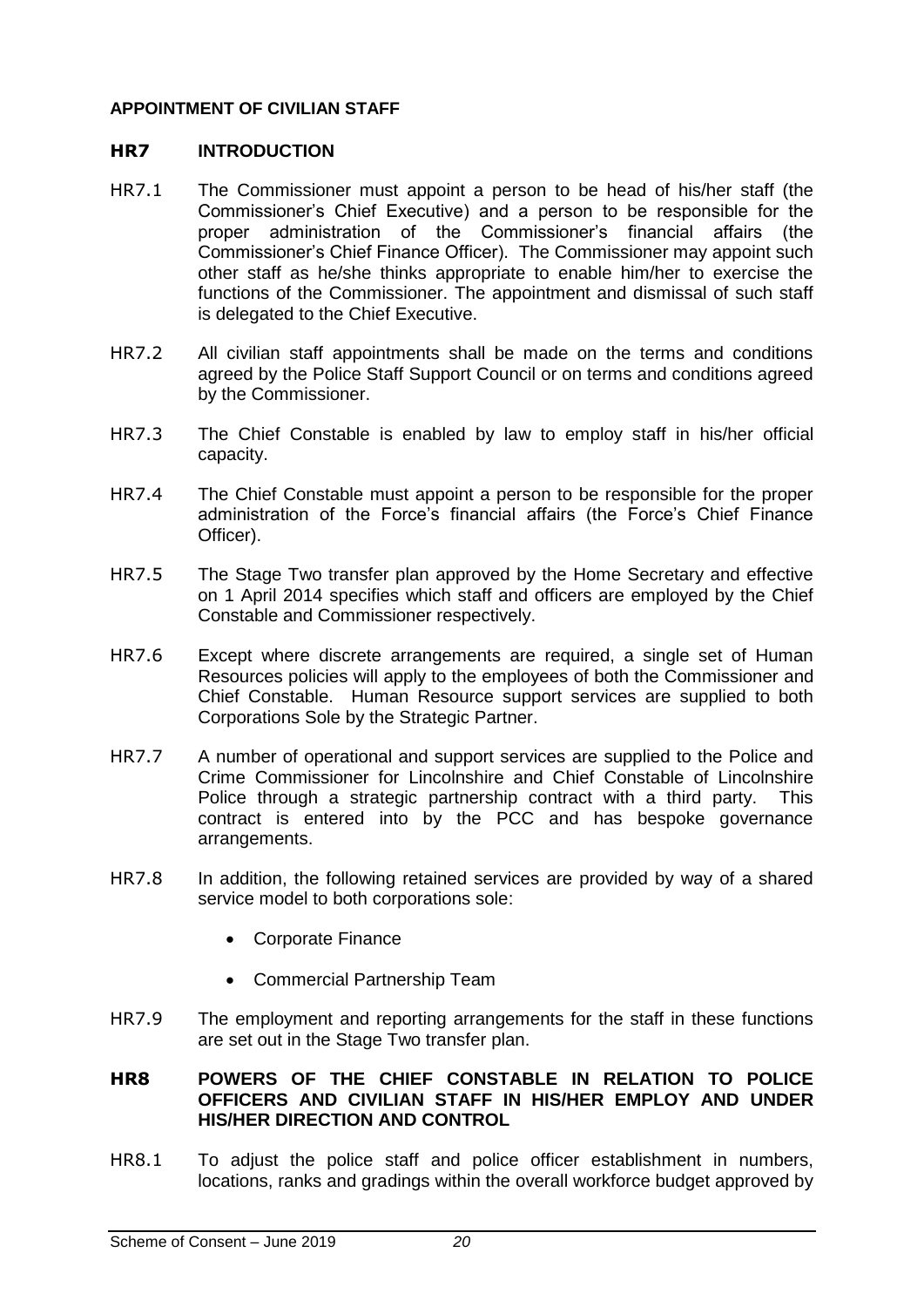the Commissioner, (except for posts at chief-officer level, which require consultation with the Commissioner) Details of all variations made to establishment are to be reported to the Commissioner.

- HR8.2 To appoint all Lincolnshire Police officers and staff (after consultation with the Commissioner on posts above the rank of Chief Superintendent)
- HR8.3 To appoint the Force Chief Finance Officer and any other civilian officers of equivalent seniority having taken into account the advice of the Commissioner's Chief Finance Officer who will participate in the selection process.
- HR8.4 To authorise, in accordance with Police Staff Conditions of Service, the suspension of his/herstaff and/or the termination of their employment.
- HR8.5 To approve, within any policy approved by the Commissioner, the retirement, in the interests of the efficiency of the service, of his/her employees subject to the Local Government Pension Scheme with or without enhancement of service and to report to the Commissioner on this issue each year
- HR8.6 To approve the appointment or secondment of police officers for central services or overseas duty.
- HR8.7 In accordance with the terms of any approval given by the Secretary of State, to grant leave with pay and the payment of appropriate fees and charges in respect of police officers selected to take degree courses at University.
- <span id="page-20-0"></span>HR8.8 To implement national agreements on salaries, wages and conditions for which provision has been made in the Budget. For the avoidance of any doubt all awards resulting in expenditure in excess of the Budget shall require prior approval by the Commissioner and all those relating to the Chief Constable shall require prior approval by the Commissioner's Chief Finance Officer.
- HR8.9 To approve payments under any bonus, productivity or performance related payment schemes, honoraria payments in recognition of additional duties and responsibilities and similar special payments provided such payments are to be made in accordance with a scheme approved by the Commissioner. However all payments relating to the Chief Constable's Review/Bonus Scheme can only be approved by the Commissioner.
- HR8.10 Notwithstanding the provisions of [HR8.8](#page-20-0) above, to undertake negotiations and reach agreements with recognised Trade Unions and Staff Associations on any matters suitable for local determination. This shall be done in consultation with the Commissioner or his/her Chief Executive.
- HR8.11 To approve, within Police Regulations and any Police Staff Council guidelines, requests from police officers and police staff to undertake additional outside work. Any appeals from officers (both police officers and police staff) against decisions arrived at by the Chief Constable in determining whether a business interest is compatible with an officer's duties will be considered in line with the Force policy.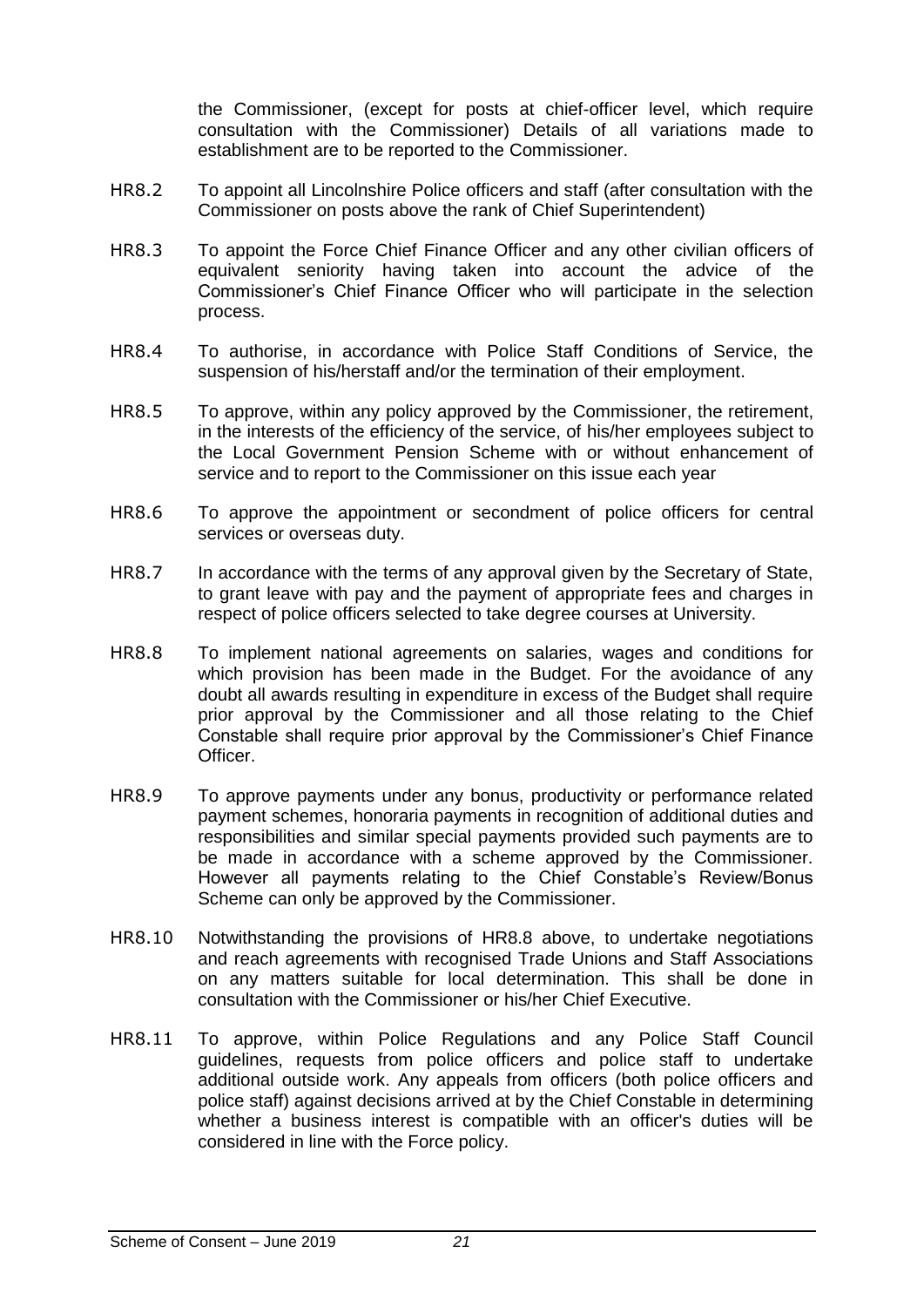- HR8.12 Within any Commissioner approved policy, to designate a police officer or police staff post as an authorised essential or casual car user for official business and the payment of the relevant allowances within approved budgets.
- HR8.13 To make awards under any Commissioner approved staff suggestion scheme provided that details of all such awards made are contained within an annual report to the Commissioner.
- HR8.14 To make appointments of medical examiners in accordance with the terms and conditions agreed by the JNC for the Fees of Doctors Assisting Local Authorities, or any alternative scheme approved by the Authority provided that it is within budgetary provision.
- HR8.15 To implement changes in rates of motor vehicle and subsistence allowances following national agreement.
- HR8.16 To make arrangements for the administration of any car loan or leasing scheme in accordance with conditions to be approved by the Commissioner.
- HR8.17 To approve the payment of gratuities for the fingerprinting of decomposed bodies in accordance with rates prescribed by the Home Office.
- HR8.18 To approve the payment of standard rate transitional rent/housing allowances in accordance with Police Regulations.
- HR8.19 To approve claims for reimbursement of removal expenses in accordance with Police Regulations.
- HR8.20 To reimburse expenses in respect of voluntary transfers between Forces below Chief Officer level in accordance with Police Regulations.
- HR8.21 To approve the number of designated first aiders and the payment of appropriate First Aid allowances.
- HR8.22 Subject to agreement with the Chief Executive, to issue certificates sought by staff seeking exemption from political restriction under the Local Government and Housing Act 1989, in those cases where it is considered that the duties of the post do not fall within Sub-section 3 of Section 2 of the Act.
- HR8.23 To approve the retirement of Police officers and Police staff of the Force on the grounds of ill health and the payment of ordinary and ill health pensions and gratuities as appropriate, with due regard to the advice of the Force Medical Examiner or selected medical practitioner. This power to be restricted to officers up to and including the rank of Chief Superintendent. However the Commissioner must be consulted on the retirement of Assistant Chief Constables and the Deputy Chief Constable. This provision includes the Force Chief Finance Officer. In exercising this power details of all ill health retirements approved are to be reported to the Commissioner.
- HR8.24 To authorise, in the circumstance of the death of an officer, special constable or member of the support staff in service, the payment of either a donation to charity or a floral tribute on behalf of the Force/Commissioner up to a limit of £50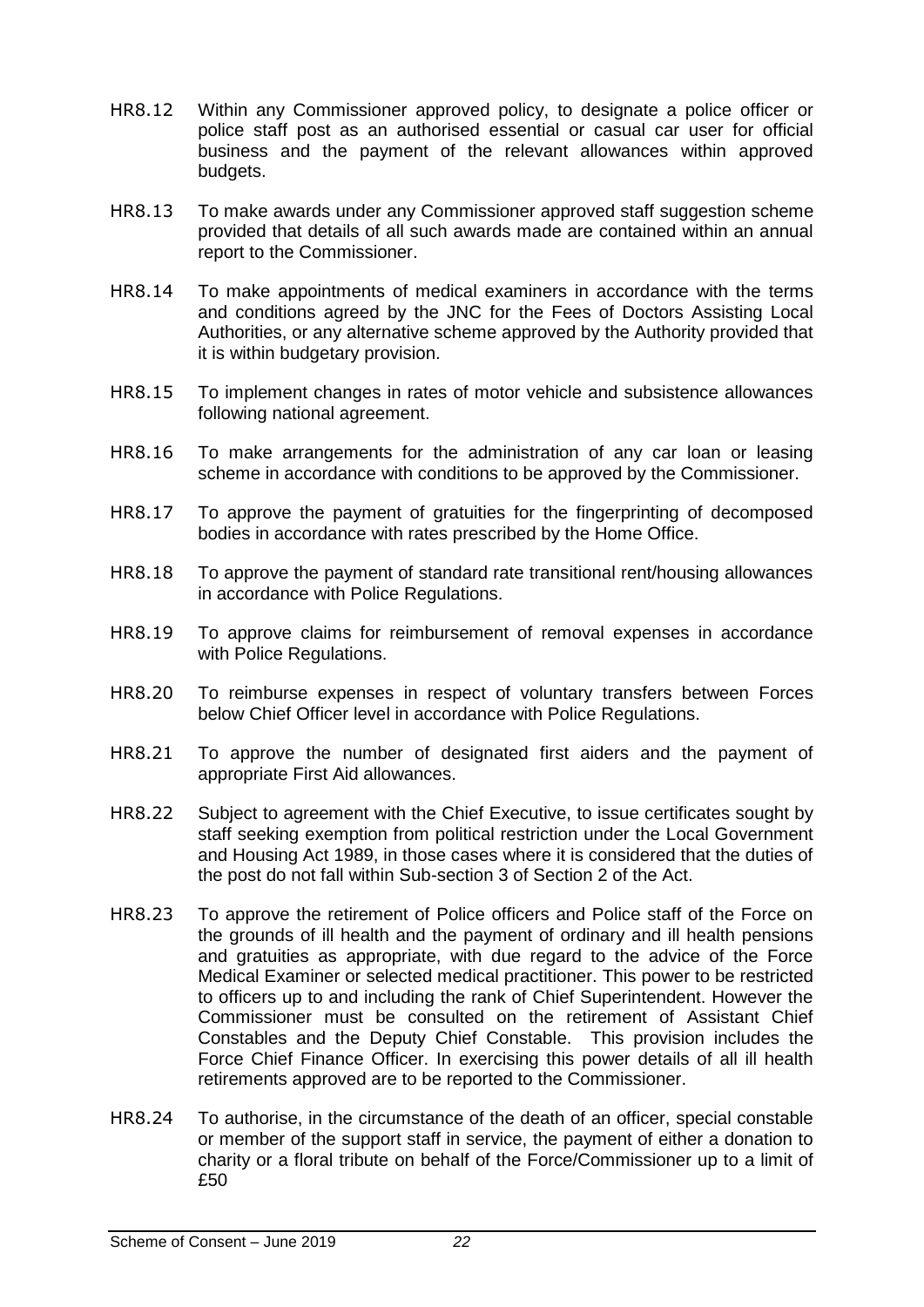## <span id="page-22-0"></span>**HR9 BUDGET AND POLICY FRAMEWORK**

HR9.1 Without derogating from the respective statutory powers and duties of the Commissioner and the Chief Constable all aspects of the management of human resources for both corporations sole will be undertaken in accordance with the Budget and Policy Framework and having particular regard to the People Strategy.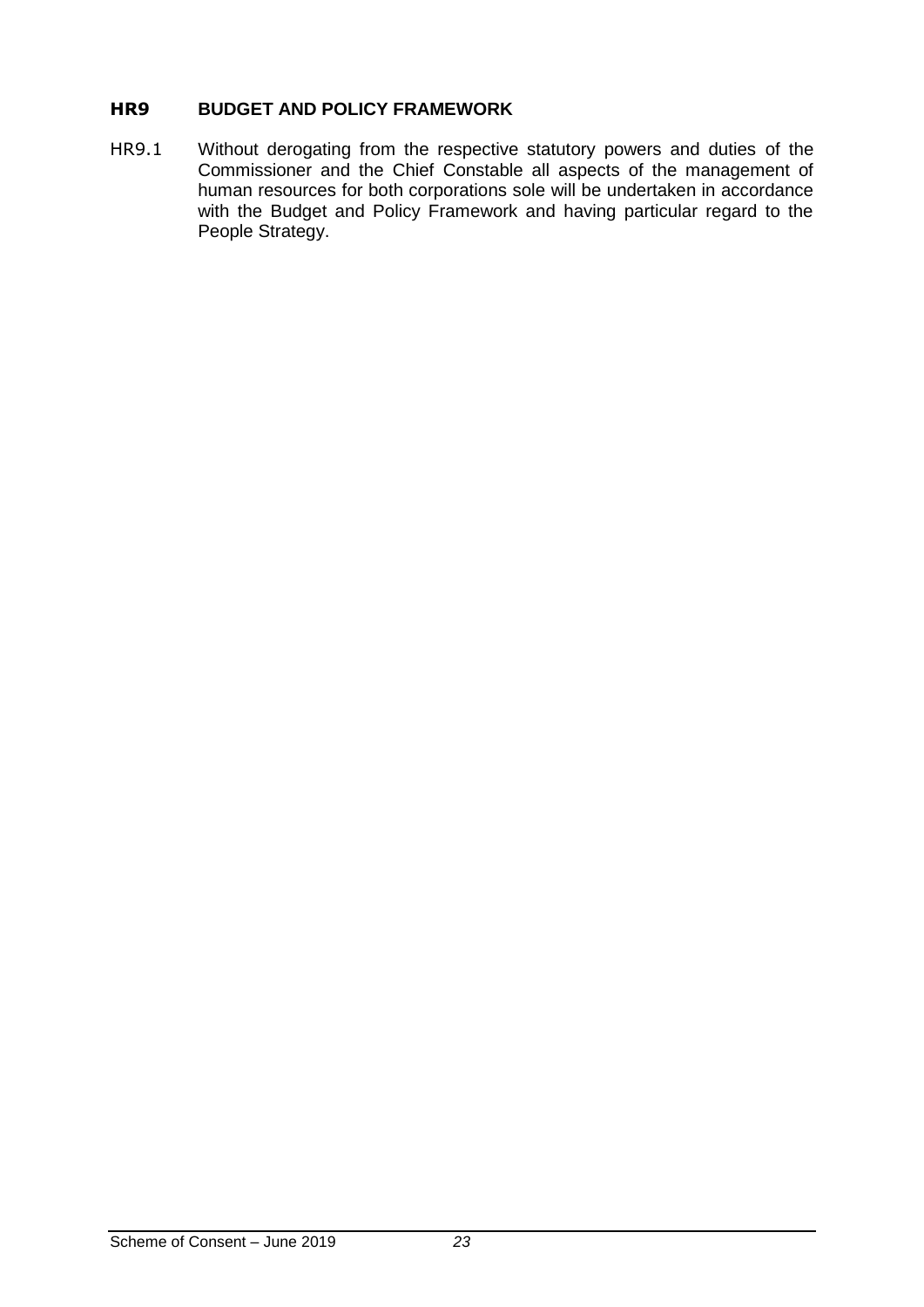## <span id="page-23-0"></span>**SECTION SIX**

## <span id="page-23-1"></span>**ASSET MANAGEMENT**

#### <span id="page-23-2"></span>**AM1 BUDGET & POLICY FRAMEWORK**

AM1.1 Without derogating from the respective statutory powers and duties of the Commissioner and the Chief Constable all aspects of the management of assets will be undertaken in accordance with the Budget and Policy Framework and having particular regard to the Asset Strategy.

#### <span id="page-23-3"></span>**AM2 PROPERTY**

- AM2.1 Having regard to the recommendations of the Financial Management Code of Practice relating to property management the following functions are designated to the Chief Constable.
- AM2.2 The Chief Constable shall make arrangements for the day to day management, furnishing and equipping of Lincolnshire Police premises, subject to the provisions of the financial regulations, and shall make arrangements for its proper security and maintenance.
- AM2.3 The Chief Constable shall ensure that assets are properly maintained and securely held, and that contingency plans for the security of assets and continuity of service in the event of disaster or system failure are in place. Assets include stocks, stores, equipment, records, and intangible items such as intellectual property that are expected to be used for longer than one year and have a value of over £50.
- AM2.4 The Chief Constable will arrange for all attractive and portable items belonging to the Commissioner such as computers, cameras and video recorders to be identified with security markings as belonging to the Commissioner.
- AM2.5 The Chief Constable shall establish and maintain a register of all property and major assets owned by or leased to the Commissioner, including vehicle and intellectual property, which shall include a current valuation of assets valued at and above the delegated limit.
- AM2.6 The Chief Constable shall make such arrangements, as he deems necessary in line with current recognised practices to ensure the safe custody of all documents of title to land owned or leased by the Commissioner.
- AM2.7 The Chief Constable shall take the role of Employer in civil engineering contracts where the Commissioner is the employer in respect of:
	- deduction of liquidated damages:
	- other matters within the limits imposed by the Financial Regulation.

## <span id="page-23-4"></span>**AM3 ACQUISITIONS AND DISPOSALS**

AM3.1 Any acquisition or disposal of property that does not fall within the Policy Framework or Budget shall be subject to the prior approval of the Commissioner.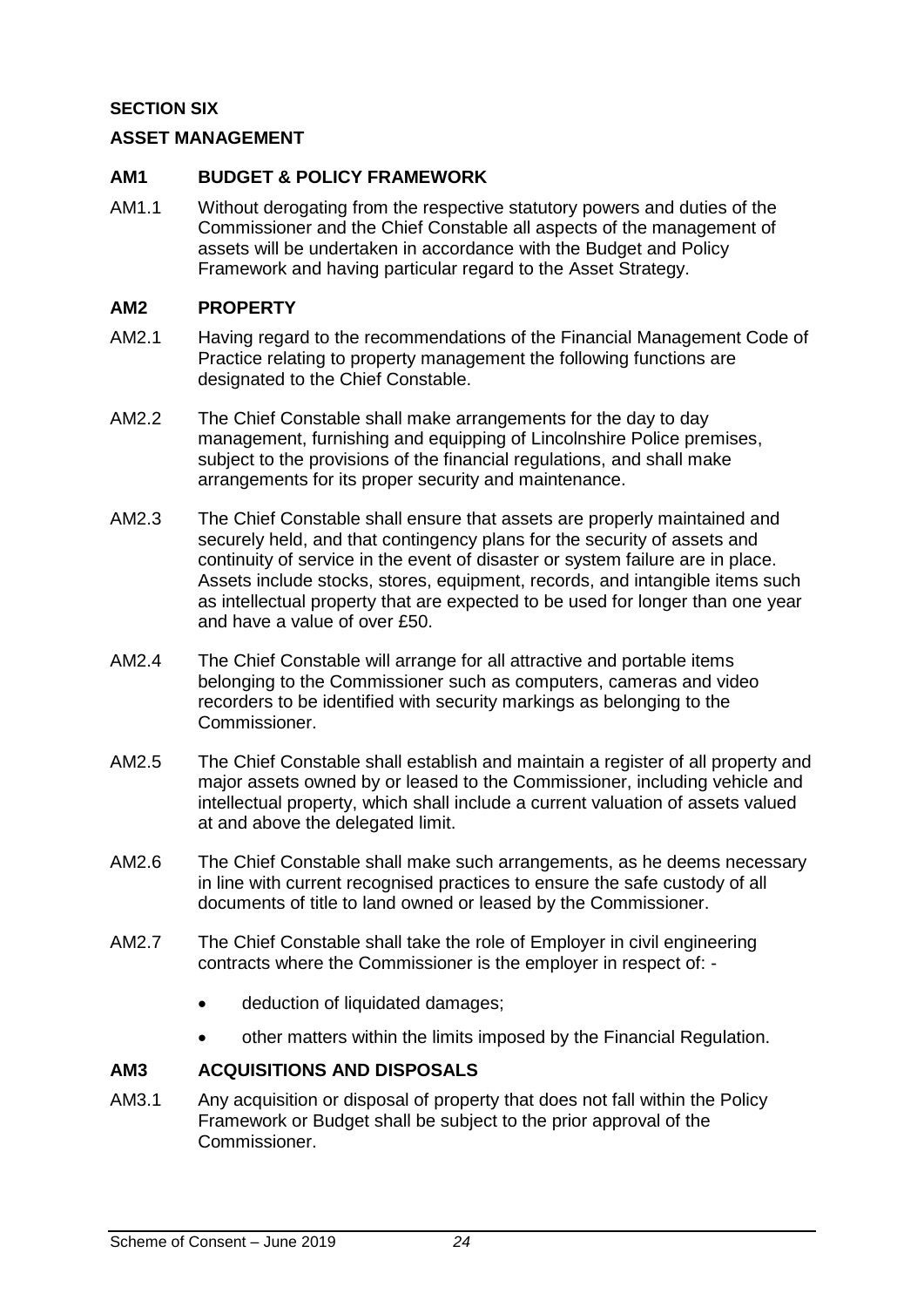- AM3.2 The Chief Constable shall arrange for disposal of any land, premises and other assets which become surplus to requirements and have been declared as such in accordance with the Budget and Policy Framework or under paragraph AM3.1. The Chief Constable shall take advice from an appropriately qualified valuer regarding the disposal of any land or premises. Where the estimated disposal value exceeds the delegated limit Chief Constable shall submit the terms of the proposed disposal to the Commissioner for approval together with a copy of the Valuer's written advice.
- AM3.3 The Chief Constable shall advise both the Chief Executive and Commissioner's Chief Finance Officer in writing of any contractual difficulties with regard to the acquisition or disposal of property that are potentially likely to cost the Commissioner in excess of the delegated limit or where the matter could be of a high profile, novel, contentious or repercussive nature for the Commissioner.
- AM3.4 The Commissioner is the legal contracting body, owning all the assets and liabilities. For the avoidance of doubt, the Commissioner does NOT consent to the Chief Constable entering into contracts or acquiring or disposing of property in his/her own right. Where the Chief Constable is managing, acquiring or disposing of property, he/she does so in the capacity of agent for the Police and Crime Commissioner.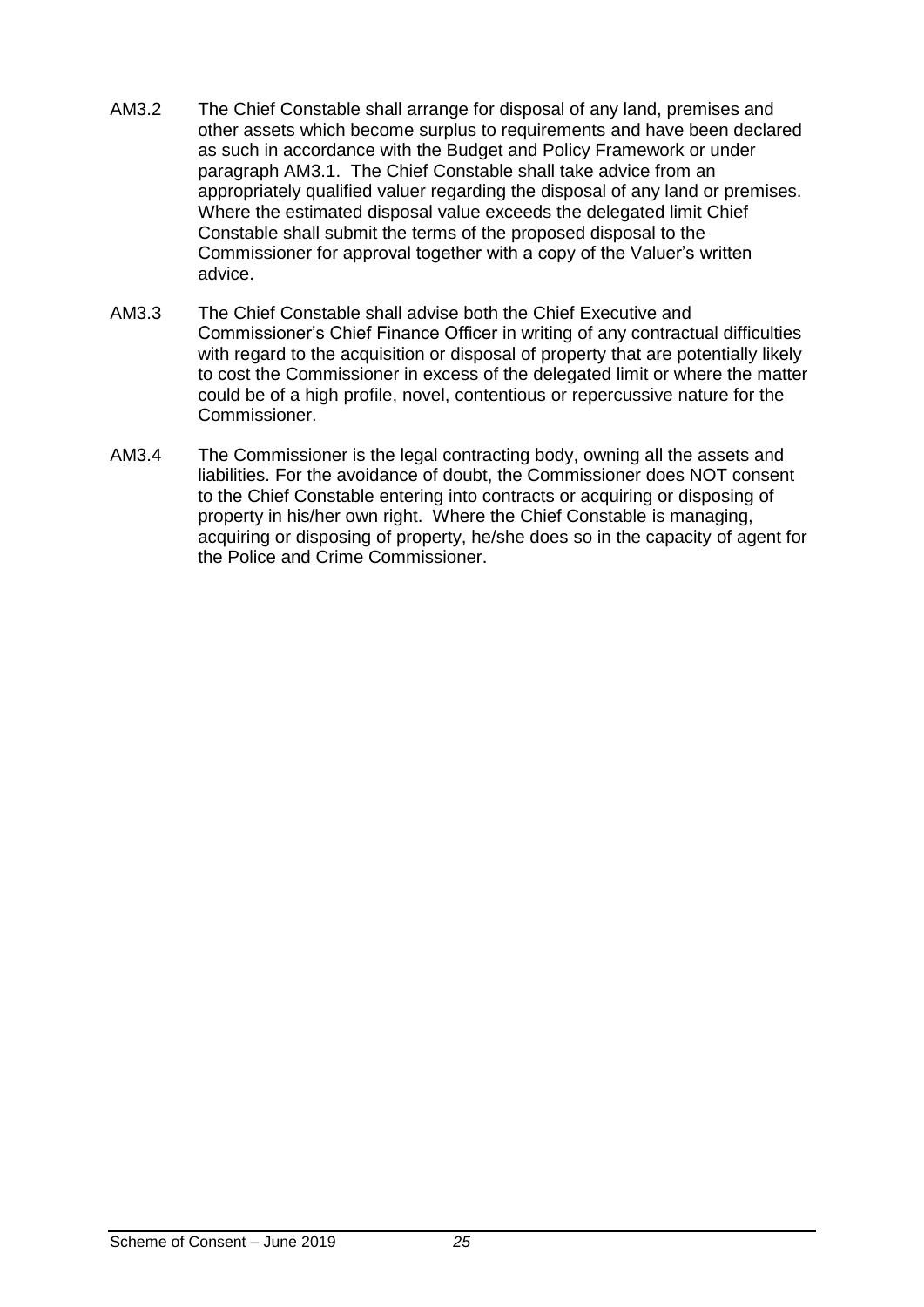## <span id="page-25-0"></span>**SECTION SEVEN**

## <span id="page-25-1"></span>**LEGAL FUNCTIONS**

- L1 Where calculated to facilitate, or conducive or incidental to, the discharge of any of the functions of the Commissioner, the Chief Constable shall be empowered to:  $$ 
	- prosecute or defend or appear in any legal proceedings and, in the case of civil proceedings, to institute them in his own name; and
	- make representations in his own name at any public inquiry held by or on behalf of any Minister or public body under any enactment.
- **L2** The Chief Constable must advise the Chief Executive and Commissioner's Chief Finance Officer of any legal proceedings where the matter is potentially of a high profile nature or is likely to involve the Commissioner in significant expenditure.
- **L3** The Chief Constable shall issue and serve notices and impose requirements under any legislation relating to the functions administered by the Force.
- **L4** Arrangements for the settlement of claims within the terms of the Commissioner and Chief Constable's insurance policies, ex-gratia payments and payments arising from Employment Tribunal settlements are detailed in the financial regulations at FR22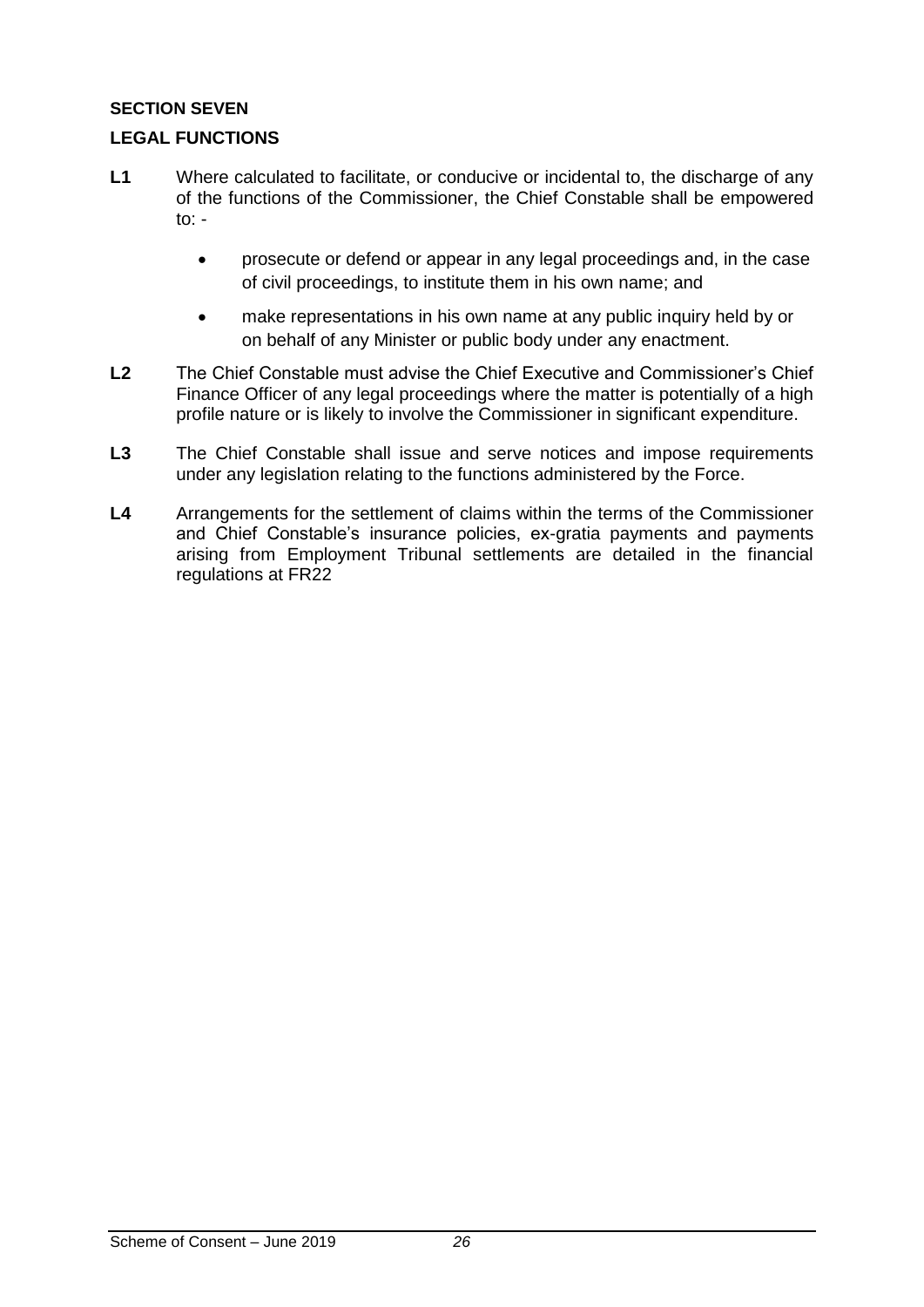## <span id="page-26-0"></span>**SECTION EIGHT**

## <span id="page-26-1"></span>**PARTNERSHIPS**

- **P1** The Chief Constable may within the sphere of his or her operational responsibility form partnerships with other local public, private, voluntary and community sector organisations but shall prior to entering into such partnerships consult the Commissioner. The Chief Constable shall report at least annually to the Commissioner on the work of all such Partnerships
- **P2** The Chief Constable through the Force Chief Finance Officer shall promote and maintain the same high standards of conduct with regard to financial administration in partnerships that apply to the Commissioner.
- **P3** The Commissioner's Chief Finance Officer and Force Chief Finance Officer must ensure that the accounting arrangements to be adopted relating to partnerships are satisfactory. They must also consider the overall corporate governance arrangements and legal issues when arranging contracts with external bodies. They must ensure that all identifiable risks have been fully appraised before agreements are entered into with external bodies.
- **P4** For the purposes of paragraphs P1 P3, 'partnership' is defined as a formal agreement between two or more independent bodies to work collectively at a strategic level to achieve agreed (an) objective(s) where highlighted risks are apparent. These risks are financial input, contractual obligations and staffing implications.
- **P5** Reporting as required by paragraph P1 shall be for those partnerships which are assessed as being of a combined high risk.
- **P6** Notwithstanding the above, the Commissioner is the legal contracting body. The Commissioner does NOT consent to the Chief Constable entering into contracts in his/her own right. Where the contract and procurement regulations authorise the Chief Constable, members of his/her staff or the strategic partner to enter into contracts on behalf of the Police and Crime Commissioner, they do so acting as agent of the Commissioner.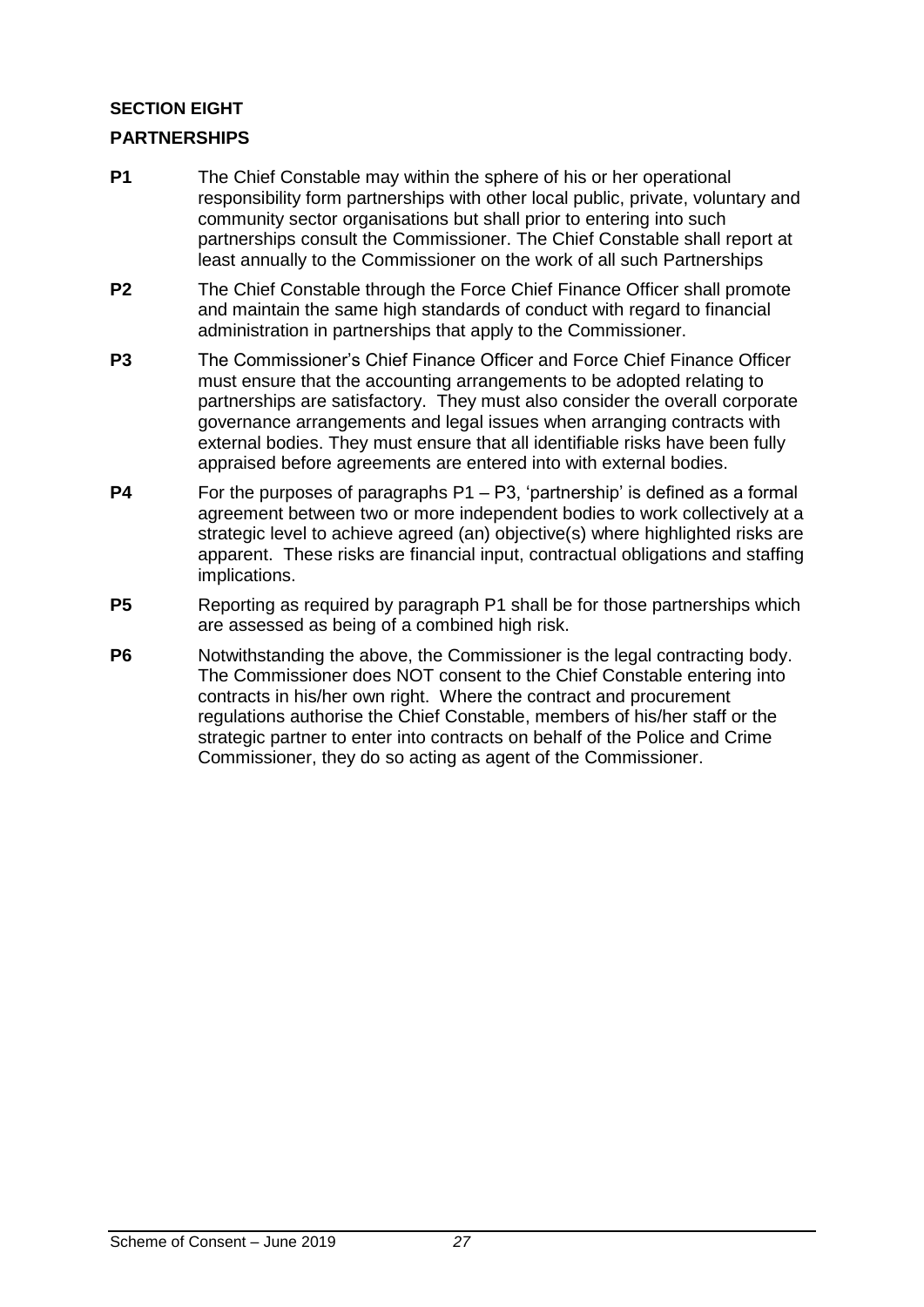## <span id="page-27-0"></span>**SECTION NINE**

## <span id="page-27-1"></span>**URGENCY POWERS**

- **UP1** Where a matter which is not delegated to any officer under this scheme requires a decision that cannot wait for the attention of the Commissioner or Deputy Commissioner (to whomever power is reserved), and only in such circumstances, the Chief Executive and/or Commissioner's Chief Finance Officer may take the necessary decision provided that the provisions of paragraphs UP2 to UP4 are complied with.
- **UP2** Before taking a decision under paragraph UP1 the Chief Executive and/or Commissioner's Chief Finance Officer shall consult each other and the Chief Constable (except in relation to matters which would otherwise be determined by the Commissioner without reference to the Chief Constable).
- **UP3** Every effort must be made to discuss the proposed decision with the Commissioner or his/her Deputy using the most appropriate means of communication.
- **UP4** Urgent decisions taken under delegated authority in accordance with these provisions must be reported to the Commissioner and published in the manner normally used for decisions of the Commissioner.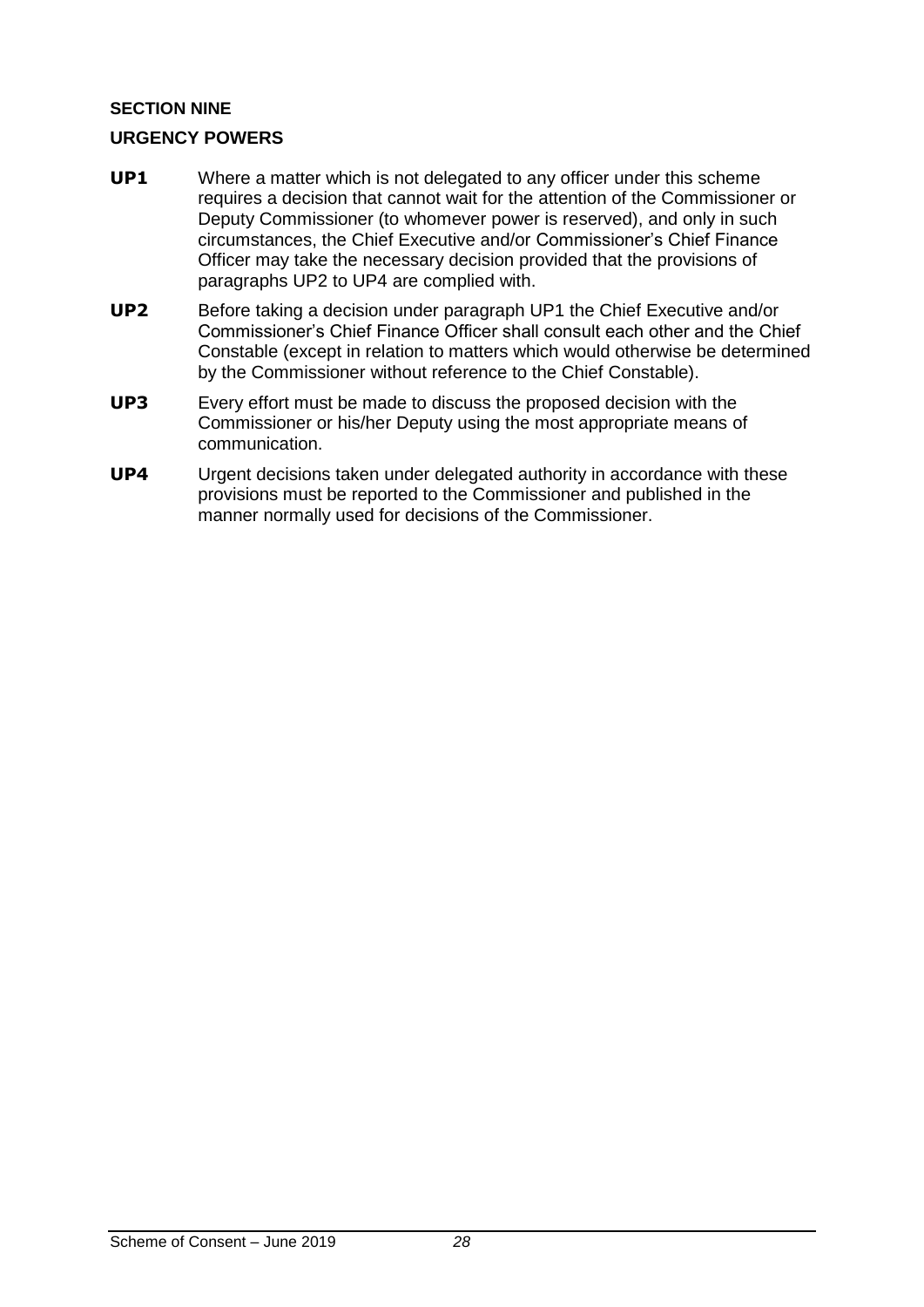## <span id="page-28-0"></span>**SECTION TEN**

## <span id="page-28-1"></span>**PROPER OFFICERS**

#### <span id="page-28-2"></span>**PO1 APPOINTMENT**

PO1.1 In accordance with the Local Government Act 1972 and other legislative requirements the following officers are appointed as the Proper Officers to discharge the functions stated.

#### <span id="page-28-3"></span>**PO2 CHIEF EXECUTIVE**

- PO2.1 The Chief Executive is designated as the Proper Officer for the following:
	- Section 96 (1) Receipt of notices of pecuniary interest.
	- Section 96 (2) Keeping records of disclosures of pecuniary interest under section 94 and of notices under Section 96 (1).
	- Section 100B Determination of which reports or parts of reports should not be disclosed on the grounds that they include exempt information which is likely to be considered in private.
	- Section 100C Minuting of meetings and preparing where necessary written summary of such parts of meetings at which the public are not present.
	- Section 100F Determination of which documents should not be disclosed to members on the grounds that they include confidential or exempt information.
	- Section 229 (5) Certification of photographic copies of documents.
	- Section 231 (1) & (2) Authentication of documents.
	- Section 41 (1) & (3) of the Local Government Miscellaneous Provisions) Act 1976 – Certification of resolutions and minutes, etc., for evidential purposes.

## <span id="page-28-4"></span>**PO3 COMMISSIONER'S CHIEF FINANCE OFFICER**

- PO3.1 The Commissioner's Chief Finance Officer is designated as the Proper Officer for the following: -
	- Section 115 (2) Receipt of monies due from officers.
	- Section 228 (3) Inspection of accounts.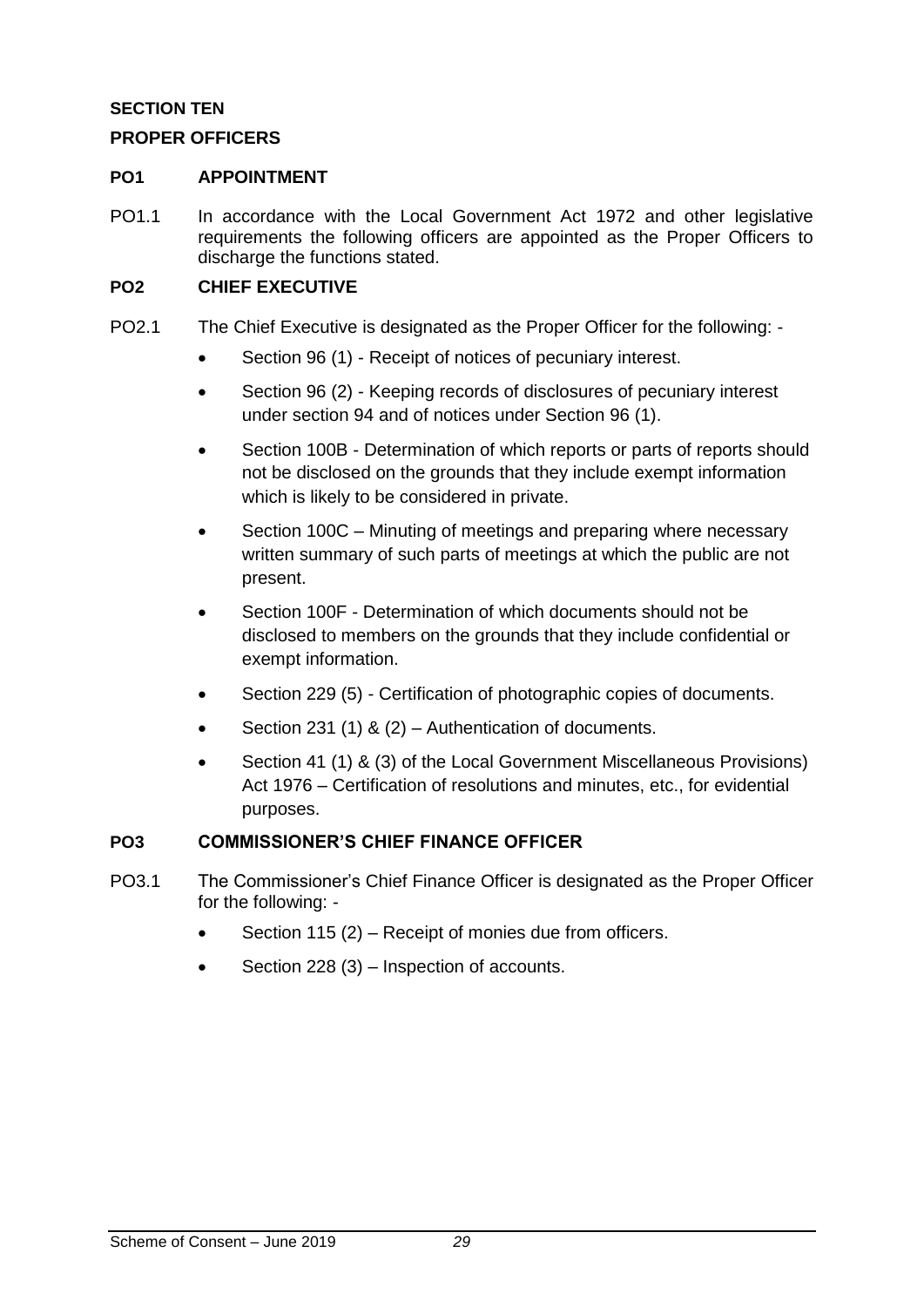## **SECTION ELEVEN**

#### **JOINT INDEPENDENT AUDIT COMMITTEE**

#### **JIAC1 TERMS OF REFERENCE**

- JIAC1.1 The Police and Crime Commissioner and Chief Constable are required to establish a Joint Independent Audit Committee in accordance with the requirements of the Home Office Code of Practice on Financial Management, which is made by the Secretary of State under section 17 of the Police Reform and Social Responsibility Act 2011 and section 39A of the Police Act 1996.
- JIAC 1.2 The Joint Independent Audit Committee finalised and agreed its terms of reference at its meeting on 31 October 2018 as follows:

#### **Governance, risk and control**

The committee will, in relation to the PCC/the CC:

- 1. Review the corporate governance arrangements against the good governance framework and consider annual governance reports and assurances.
- 2. Review the Annual Governance Statements prior to approval and consider whether they properly reflect the governance, risk and control environment and supporting assurances and identify any actions required for improvement.
- 3. Consider the arrangements to secure value for money and review assurances and assessments on the effectiveness of these arrangements.
- 4. Consider the framework of assurance and ensure that it adequately addresses the risks and priorities of the OPCC/the Force.
- 5. Monitor the effective development and operation of risk management, review the risk profile, and monitor progress of the PCC/CC in addressing risk-related issues reported to them.
- 6. Consider reports on the effectiveness of internal controls and monitor the implementation of agreed actions.
- 7. Note the recommendations of external inspection and regulatory bodies regarding risk management and internal controls and monitor the implementation of agreed actions
- 8. Review arrangements for the assessment of fraud risks and potential harm from fraud and corruption, including related whistle blowing policies, and monitor the effectiveness of the counter-fraud strategy, actions and resources. In relation to the above, to give such advice and make such recommendations on the adequacy of the level of assurance and on improvement as it considers appropriate.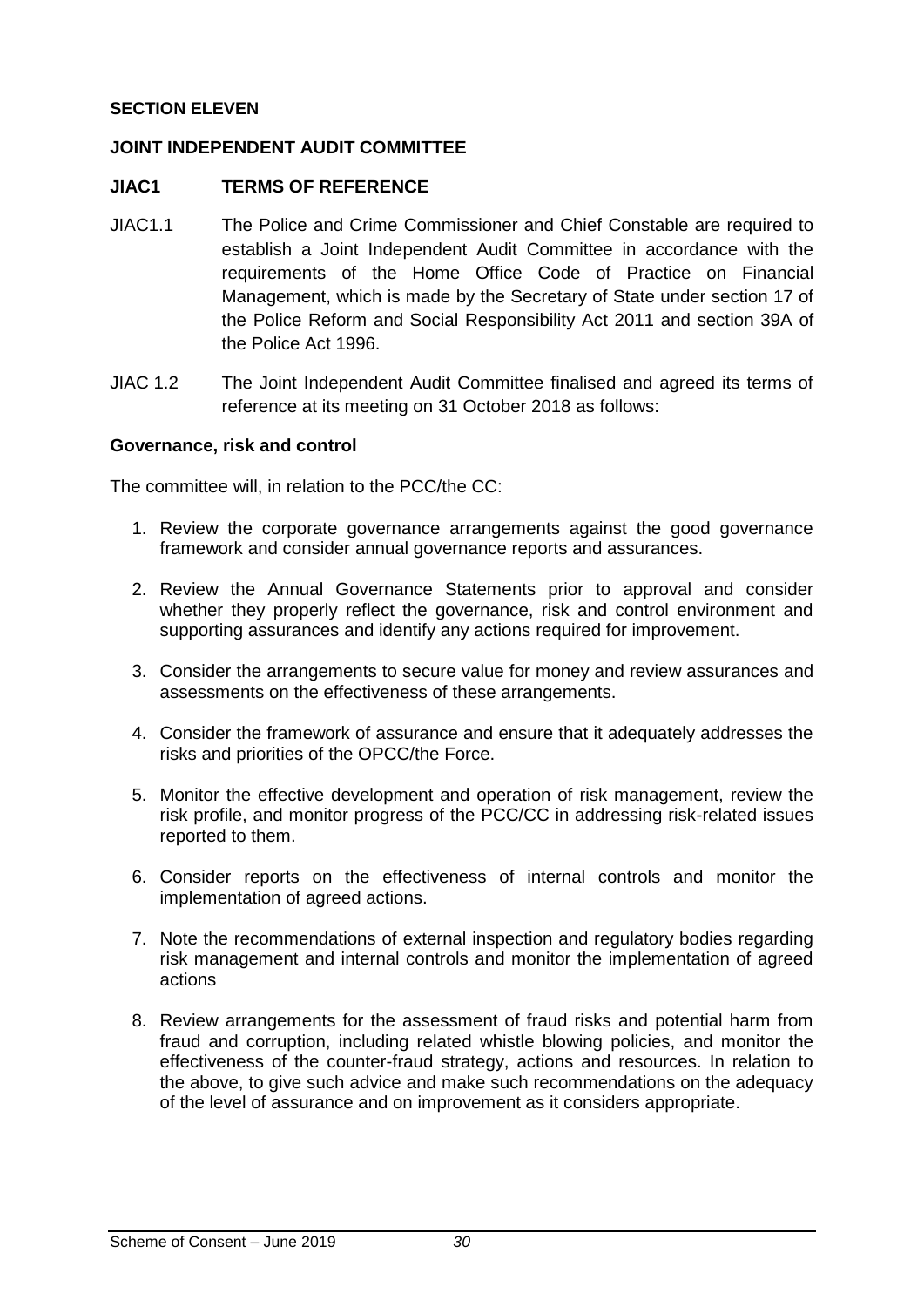#### **Internal audit**

The Committee will:

- 9. Annually review the internal audit charter and resources.
- 10. Review the internal audit plan and any proposed revisions to the internal audit plan.
- 11. Oversee the appointment and consider the adequacy of the performance of the internal audit service and its independence.
- 12. Consider the head of internal audit's annual report and opinion, and a regular summary of the progress of internal audit activity against the audit plan, and the level of assurance it can give over corporate governance arrangements.
- 13. Consider summaries of internal audit reports and such detailed reports as the committee may request from the PCC/the CC including issues raised or recommendations made by the internal audit service, management response and progress with agreed actions.
- 14. Consider a report on the effectiveness of internal audit to support the Annual Governance Statement, where required to do so by the Accounts and Audit Regulations.
- 15. Hold an annual private meeting with both internal and external auditors.

#### **External audit**

The committee will:

- 16. Advise the PCC on the appointment of and relationship with, the external auditor. The committee will advise on the relationship with the PSAA (Public Sector Audit Appointments) as and when appropriate.
- 17. Comment on the scope and depth of external audit work, its independence and whether it gives satisfactory value for money.
- 18. Consider the external auditor's annual management letter, relevant reports, and the report to those charged with governance.
- 19. Consider specific reports as agreed with the external auditor.
- 20. Advise and recommend on the effectiveness of relationships between external and internal audit and other inspection agencies or relevant bodies. In relation to the above, to give such advice and make such recommendations on the adequacy of the level of assurance and on improvement as it considers appropriate.
- 21. Hold an annual private meeting with both internal and external auditors